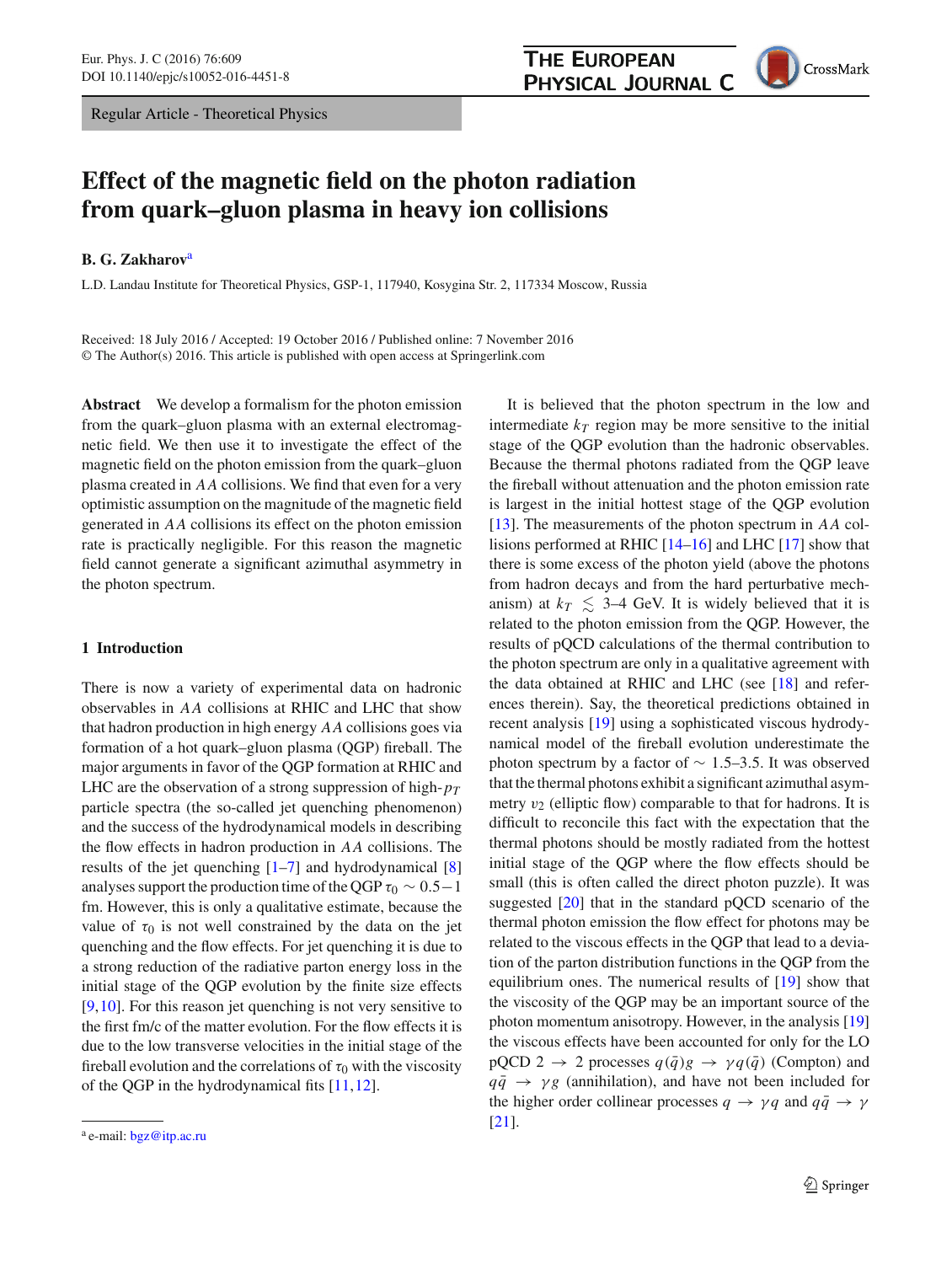The direct photon puzzle stimulated searches for novel mechanisms of the photon production in *AA* collisions that could generate a significant azimuthal asymmetry. In Ref. [\[22\]](#page-12-15) it was suggested that the large photon azimuthal anisotropy may be related to a novel photon production mechanism stemming from the conformal anomaly and a strong magnetic field in noncentral *AA* collisions. However, the contribution of this mechanism becomes important only for a sufficiently large magnitude of the magnetic field, which is not supported by calculations for realistic evolution of the plasma fireball [\[23\]](#page-12-16). In Ref. [\[24](#page-12-17)] it was argued that the observed photon asymmetry may be due to an intensive bremsstrahlung like synchrotron radiation resulting from the interaction of escaping quarks with the collective confining color field at the surface of the QGP. For this mechanism the asymmetry arises due to bigger surface emission from the almond-shaped QGP fireball along the direction of the impact parameter vector (as shown in Fig. [1\)](#page-1-0). In Ref. [\[25\]](#page-12-18) it was suggested that the significant photon  $v_2$  can be related to the real synchrotron emission from the thermal quarks in a strong magnetic field generated in noncentral *AA* collisions. Since the magnetic field in the noncentral *AA* collisions is mostly perpendicular to the reaction plane (this direction corresponds to *y* axis, if *x* axis is directed along the impact parameter of the *AA* collision as shown in Fig. [1\)](#page-1-0) the synchrotron radiation rate is largest in the direction along of the impact parameter vector.

For this reason the synchrotron mechanism leads naturally to a strong azimuthal asymmetry of the photon emission. This explanation works only if the contribution of the synchrotron mechanism to the photon emission rate is significant. The analysis of Ref. [\[25](#page-12-18)] shows that in the central rapidity region at  $k_T \sim 1-3$  GeV the contribution of the synchrotron mechanism may be comparable with the observed photon yield in Au + Au collisions at  $\sqrt{s} = 0.2$  TeV. However, the calculations of Ref. [\[25\]](#page-12-18) are of a qualitative nature. In [\[25](#page-12-18)] the calculations are performed for purely synchrotron radiation. But in the QGP each quark undergoes multiple scattering due to interaction with other thermal quarks and gluons. One can expect that it will lead to a reduction of the coherence/formation length of the photon emission, and



<span id="page-1-0"></span>**Fig. 1** The transverse plane of a noncentral *AA*-collision with the impact parameter *b*

to suppression of the synchrotron emission. In reality for the QGP with magnetic field one simply cannot distinguish between the synchrotron radiation and the bremsstrahlung due to multiple scattering, and one has to treat the two mechanisms on an even footing. In this case the effect of the magnetic field on the photon emission can only be defined as the difference between the photon emission rate from the QGP with and without magnetic field. Also, in [\[25](#page-12-18)] the comparison with the experimental photon spectrum has been performed by integrating over the QGP four volume neglecting the longitudinal and transverse expansion of the QGP. The neglect of the longitudinal expansion of the QGP may be too crude an approximation. For a QGP with zero velocity the energy of a quark radiating a photon with a given momentum is smaller than that in the comoving frame for the QGP with the longitudinal expansion. Since the quark (antiquark) thermal distribution decreases exponentially with quark energy, the approximation of zero QGP velocity can overestimate considerably the photon spectrum. Another issue that can result in overestimation of the synchrotron contribution is the use in [\[25](#page-12-18)] of the current quark masses. In the QGP quarks acquire a thermal quasiparticle mass  $\sim gT$ , which appears after the Hard Thermal Loop (HTL) resummation (which is very important already for the LO 2  $\rightarrow$  2 processes [\[26](#page-12-19)]). Since the synchrotron spectrum reduces with the charged particle mass, the accounting of the quark quasiparticle mass, which is much bigger than the current quark masses, should considerably suppress the effect of the magnetic field.

Besides the photon bremsstrahlung addressed in [\[25](#page-12-18)] the magnetic field can affect the photon production via the annihilation mechanism  $q\bar{q} \rightarrow \gamma$ . The analysis of the collinear processes  $q \rightarrow \gamma q$  and  $q\bar{q} \rightarrow \gamma$  for the QGP without magnetic field shows that the annihilation contribution is even more important than bremsstrahlung at the photon momenta  $k \gg T$  [\[21\]](#page-12-14). The purpose of the present work is to address the effect of the magnetic field on the two processes  $q \rightarrow \gamma q$  and  $q\bar{q} \rightarrow \gamma$  (below we will call the magnetic field modification for both these processes the synchrotron contribution). We develop a formalism which treats on an even footing the effect of multiple scattering and curvature of the quark trajectories in the collective magnetic field in the QGP. Our analysis is based on the light cone path integral (LCPI) formalism [\[27](#page-12-20)– [30](#page-12-21)], which was previously successfully used [\[31](#page-12-22)] for a very simple derivation of the photon emission rate from the higher order collinear processes  $q \to \gamma q$  and  $q\bar{q} \to \gamma$  obtained earlier by Arnold, Moore and Yaffe (AMY) [\[21](#page-12-14)] using methods from thermal field theory with the HTL resummation. It is known that the higher order diagrams corresponding to these processes contribute to leading order [\[32](#page-12-23)], and turn out to be as important as the LO 2  $\rightarrow$  2 processes  $q(\bar{q})g \rightarrow \gamma q(\bar{q})$ and  $q\bar{q} \rightarrow \gamma g$ . Contrary to the collinear processes the LO processes should not be affected by the presence of an external magnetic field. Our results differ drastically from that of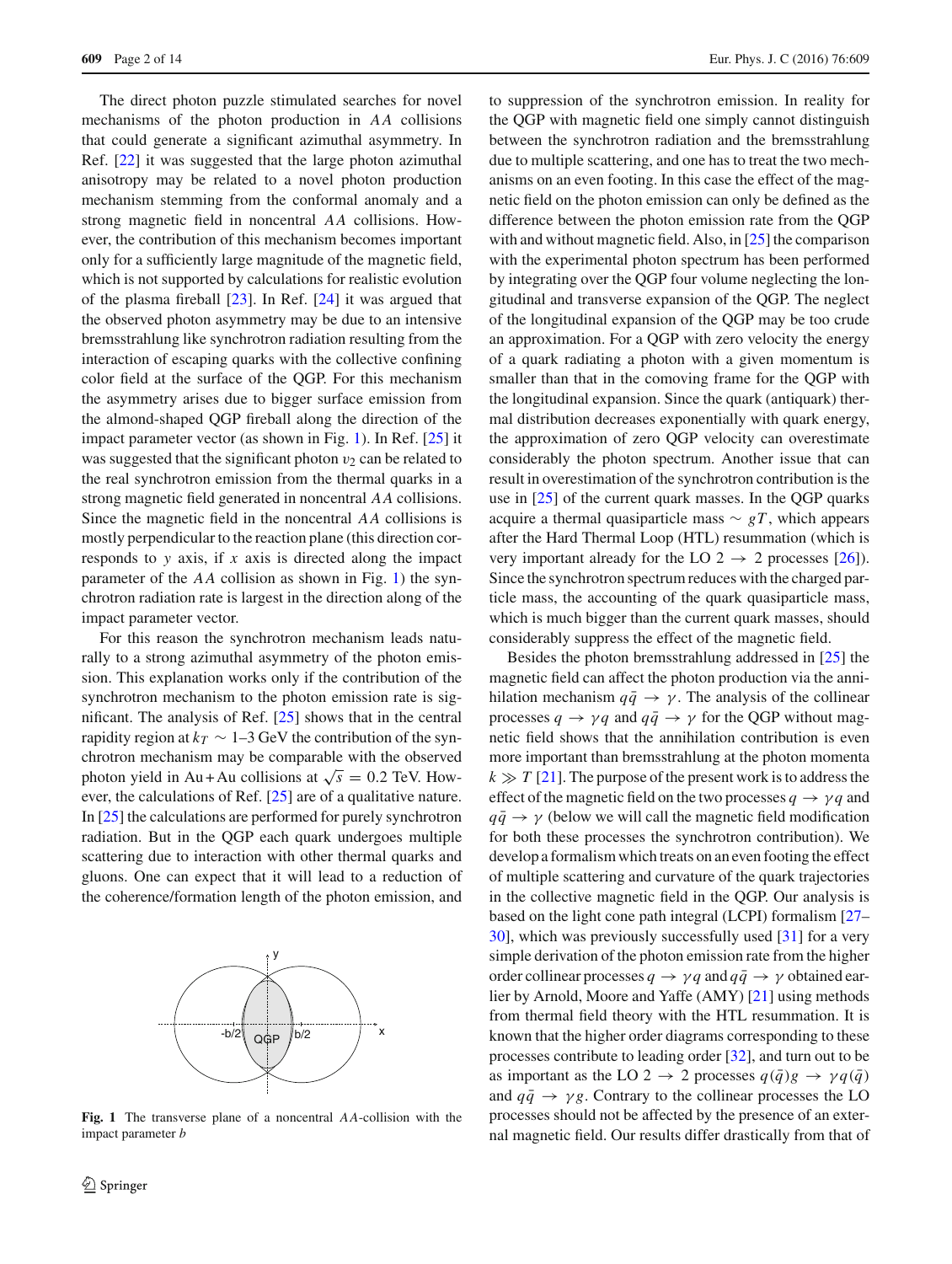[\[25](#page-12-18)]. We find that even for very optimistic magnitude of the magnetic field for RHIC and LHC conditions its effect on the photon emission from the QGP is very small.

The plan of the paper is as follows. In Sect. [2](#page-2-0) we first discuss the physical picture of the processes  $q \rightarrow \gamma q$  and  $q\bar{q} \rightarrow \gamma$ . We show that for the magnitude of the magnetic field of interest for *AA* collisions these process remain in the collinear regime. Then we develop a formalism for evaluation of their contribution to the photon emission from the QGP with magnetic field in the medium rest frame. In Sect. [3](#page-6-0) we discuss how to compute the photon spectrum from the plasma fireball in *AA* collisions. We discuss the model of the fireball and the possible magnitude of the magnetic field for the most optimistic scenario for the synchrotron photon emission. In Sect. [4](#page-9-0) we present our numerical results. Section [5](#page-12-24) summarizes our work. Some of our results concerning the photon emission rate from the QGP at rest have been reported in an earlier short communication [\[33](#page-12-25)].

# <span id="page-2-0"></span>**2 Bremsstrahlung and pair annihilation in the QGP with magnetic field**

In this section we discuss the photon emission rate per unit time and volume in the equilibrium QGP with magnetic field in the QGP rest frame. Similarly to the analyses [\[21](#page-12-14),[31\]](#page-12-22) of the processes  $q \rightarrow \gamma q$  and  $q\bar{q} \rightarrow \gamma$  for zero magnetic field we treat quarks and photons as relativistic quasiparticles with energies much larger than their quasiparticle masses  $m_q$  and  $m_{\gamma}$ .<sup>[1](#page-2-1)</sup> For the weakly coupled QGP with  $N_f$  flavors  $m_q$  and  $m<sub>v</sub>$  read [\[21\]](#page-12-14)

$$
m_q = gT/\sqrt{3},\tag{1}
$$

$$
m_{\gamma} = \frac{eT}{3}\sqrt{(3+N_f)/2},\tag{2}
$$

where  $g = \sqrt{4\pi\alpha_s}$  is the QCD coupling constant, *e* is the electron charge. In numerical calculations we take  $N_f = 2.5$ to account for qualitatively the suppression of strange quarks at moderate temperatures. Since  $m_q/m_\gamma >> 1$  the effect of the nonzero photon mass is very small, and our results are close to that for massless photon.

# 2.1 Physical picture of photon emission and photon formation length

The physical picture behind the derivation of the photon emission rate in the QGP without magnetic field from the processes  $q \rightarrow \gamma q$  and  $q\bar{q} \rightarrow \gamma$  given in [\[21](#page-12-14),[31](#page-12-22)] is the fact

that in the weakly coupled QGP the hard partons with energy  $E \geq T$  undergo typically only small angle multiple scattering due to interaction with the random soft gluon fields at the momentum scale  $\sim gT$ . And the large angle scattering with the momentum transfer ∼ *E* is a very rare process. The typical quark scattering angle at the longitudinal scale about the photon coherence/formation length,  $L_f$ , is small [\[31](#page-12-22)]. Due to this fact the processes  $q \rightarrow \gamma q$  and  $q\bar{q} \rightarrow \gamma$  are dominated by the collinear configurations, when the photon is emitted practically in the direction of the initial quark for  $q \rightarrow \gamma q$  (and in the direction of the momentum of the  $q\bar{q}$ pair for  $q\bar{q} \rightarrow \gamma$ ). For a QGP with magnetic field this picture will remain valid if

<span id="page-2-2"></span>
$$
\frac{L_f}{R_L} \ll 1\,,\tag{3}
$$

where  $R_L = E_q/z_q eB$  is the quark Larmor radius in the magnetic field  $(z_q$  is the quark electric charge in units of *e*). Let us demonstrate that the condition [\(3\)](#page-2-2) is satisfied for the fields  $eB = cm_{\pi}^2$  with  $c \le 1$ , which are of interest for *AA* collisions. Making use the formulas of the LCPI approach for the bremsstrahlung due to multiple scattering [\[27](#page-12-20)[–30](#page-12-21)] and for the synchrotron emission [\[34](#page-12-26)] one can obtain qualitative estimate

<span id="page-2-3"></span>
$$
L_f \sim \min(L_1, L_2),\tag{4}
$$

<span id="page-2-4"></span>where the quantities  $L_{1,2}$  read

$$
L_1 \sim \frac{2E_q(1-x)S_{\text{LPM}}}{m_q^2 x},\tag{5}
$$

<span id="page-2-5"></span>
$$
L_2 \sim \left(\frac{24E_q x (1-x)}{f^2}\right)^{1/3}.
$$
 (6)

Here *S*<sub>LPM</sub> is the suppression factor due to the Landau– Pomeranchuk–Migdal (LPM) effect [\[35](#page-12-27),[36](#page-12-28)], *x* is the photon fractional longitudinal momentum,  $f = z_q x e B$ . For  $S_{\text{LPM}} = 1$  [\(4\)](#page-2-3) gives simply the formation length for the synchrotron emission in vacuum [\[34\]](#page-12-26). The LPM suppression factor can easily be estimated in the oscillator approximation corresponding to the description of multiple scattering in terms of the transport coefficient  $\hat{q}$  in the BDMPS [\[38](#page-12-29)– [40](#page-12-30)] approach to the induced gluon emission. In the oscillator approximation  $S_{\text{LPM}} \sim \frac{3}{\kappa \sqrt{2}}$  (see below [\(51\)](#page-6-1)) [\[27](#page-12-20)[–30](#page-12-21)], where  $\kappa = [8\hat{q}E_q(1-x)/9xm_q^4]^{1/2}$  (we take here  $m_\gamma = 0$ ) A qualitative pQCD estimate gives  $\hat{q}$  ∼ 14 $T^3$  (see below). From the point of view of the photon emission from the QGP the interesting *x*-region is  $x \ge 0.5$ . Making use of [\(5\)](#page-2-4), [\(6\)](#page-2-5) one can obtain for  $eB = cm_{\pi}^2$  at  $x \sim 0.5$  for *u* quark ( $z_q = 2/3$ )

<span id="page-2-6"></span>
$$
L_1 \sim \frac{1}{T} \sqrt{E_q/T},\tag{7}
$$

<span id="page-2-1"></span> $1$  We assume that the photons emitted in the QGP adiabatically become massless after escaping from the plasma fireball.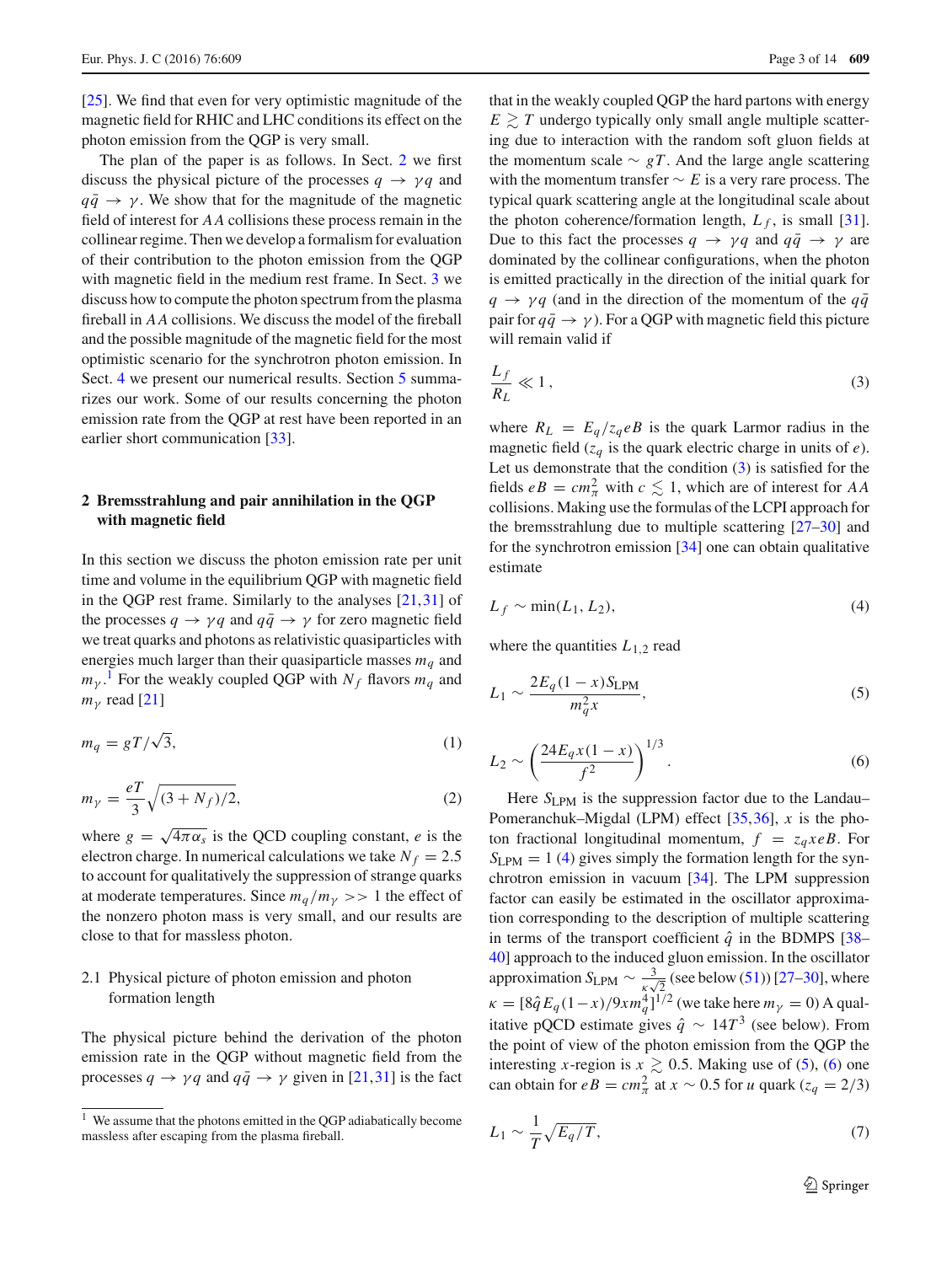<span id="page-3-0"></span>
$$
L_2 \sim 4 \left(\frac{E_q}{c^2 m_\pi^4}\right)^{1/3}.\tag{8}
$$

From [\(7\)](#page-2-6) and [\(8\)](#page-3-0) one can see that for the QGP temperatures  $T \geq T_c$  (here  $T_c \approx 160-170$  MeV is the deconfinement temperature [\[37\]](#page-12-31)) we have  $L_1 < L_2$  in the energy region of interest  $E_q \lesssim 5$  GeV, i.e. we have  $L_f \sim L_1$ . Then we obtain

$$
\frac{L_f}{R_L} \sim z_q c \left(\frac{m_\pi}{T}\right)^{3/2} \left(\frac{m_\pi}{E_q}\right)^{1/2} \tag{9}
$$

From [\(9\)](#page-3-1) for  $c = 1$  we obtain at  $E_q \ge 1$  GeV for the *u* quark  $L_f/R_L \lesssim 0.25(m_\pi/T)^{3/2}$ . Thus the condition [\(3\)](#page-2-2) is reasonably satisfied even at  $T \sim T_c$ . The contribution of the annihilation  $q\bar{q} \rightarrow \gamma$  may be expressed via the spectrum of the  $\gamma \rightarrow q\bar{q}$  transition (see below). By repeating the above estimates for  $\gamma \rightarrow q\bar{q}$  one can show that for this case the condition [\(3\)](#page-2-2) is also satisfied.

# 2.2 Basic formulas

The above analysis shows that, similarly to the QGP without magnetic field [\[21,](#page-12-14)[31\]](#page-12-22), for the QGP produced in *AA* collisions in the presence of the magnetic field we can treat the processes  $q \rightarrow \gamma q$  and  $q\bar{q} \rightarrow \gamma$  as the collinear ones. And the contribution of these processes to the photon emission rate per unit time and volume in the plasma rest frame can be written as [\[21,](#page-12-14)[31\]](#page-12-22)

<span id="page-3-5"></span>
$$
\frac{dN}{dt dV d\mathbf{k}} = \frac{dN_{br}}{dt dV d\mathbf{k}} + \frac{dN_{an}}{dt dV d\mathbf{k}},
$$
(10)

where the first term corresponds to  $q \rightarrow \gamma q$  and the second one to  $q\bar{q} \rightarrow \gamma$ . The bremsstrahlung contribution reads [\[31\]](#page-12-22)

<span id="page-3-6"></span>
$$
\frac{dN_{br}}{dt dV d\mathbf{k}} = \frac{d_{br}}{k^2 (2\pi)^3} \sum_{s}
$$
\n
$$
\times \int_{0}^{\infty} dp p^2 n_F(p) [1 - n_F(p-k)] \theta(p-k) \frac{dP_{q \to \gamma q}^s(\mathbf{p}, \mathbf{k})}{dk dL},
$$
\n(11)

<span id="page-3-8"></span>where  $d_{br} = 4N_c$  is the number of the quark and antiquark states,

$$
n_F(p) = \frac{1}{\exp(p/T) + 1} \tag{12}
$$

is the thermal Fermi distribution, and  $dP^s_q \rightarrow \gamma q$  (**p**, **k**)/d*k*d*L* is the probability distribution of the photon emission in the QGP per unit length from a fast quark of type *s*. Since we work in the small angle approximation, we can take the vectors **p** and **k** parallel. The quantity  $dP^s_{q \to \gamma q}(\mathbf{p}, \mathbf{k})/dkdL$  should be evaluated accounting for the quark interaction with the random soft gluon field generated by the thermal partons and with the smooth external electromagnetic field.

The annihilation contribution can be expressed via the probability distribution for the photon absorption *d Nabs*/d*t* d*V*d**k** with the help of the detailed balance principle, which gives [\[31\]](#page-12-22)

<span id="page-3-2"></span><span id="page-3-1"></span>
$$
\frac{dN_{an}}{dt dV d\mathbf{k}} = [1 + n_B(k)]^{-1} \frac{dN_{abs}}{dt dV d\mathbf{k}},
$$
\n(13)

where  $n_B(k) = 1/[\exp(k/T) - 1]$  is the Bose distribution. The photon absorption rate on the right-hand side of [\(13\)](#page-3-2) can be written as

<span id="page-3-3"></span>
$$
\frac{dN_{abs}}{dt dV d\mathbf{k}} = \frac{d_{an}n_B(k)}{(2\pi)^3} \sum_{s}
$$
  
 
$$
\times \int_{0}^{\infty} dp[1 - n_F(p)][1 - n_F(k-p)]\theta(k-p)\frac{dP_{\gamma \to q\bar{q}}^s(\mathbf{k}, \mathbf{p})}{dp dL},
$$
  
(14)

where  $d_{an} = 2$  is the number of the photon helicities,  $dP^s_{\gamma \to q\bar{q}}(\mathbf{k}, \mathbf{p})/dpdL$  is the probability distribution per unit length for the  $\gamma \rightarrow q\bar{q}$  transition (*p* is the quark momentum and  $k - p$  is the antiquark momentum, and similarly to  $q \rightarrow \gamma q$  we can take the vectors **p** and **k** parallel). Using the relation

$$
\frac{n_B(k)}{1 + n_B(k)} [1 - n_F(p)][1 - n_F(k - p)]
$$
  
=  $n_F(p)n_F(k - p)$  (15)

from [\(13\)](#page-3-2), [\(14\)](#page-3-3) one obtains [\[31](#page-12-22)]

<span id="page-3-7"></span>
$$
\frac{dN_{an}}{dt dV d\mathbf{k}} = \frac{d_{an}}{(2\pi)^3} \sum_{s}
$$
  
 
$$
\times \int_{0}^{\infty} dp n_F(p) n_F(k-p) \theta(k-p) \frac{dP_{\gamma \to q\bar{q}}^s(\mathbf{k}, \mathbf{p})}{dp dL}.
$$
 (16)

Let us consider first calculation of the bremsstrahlung contribution. In the LCPI formalism [\[27](#page-12-20)[–30](#page-12-21)] the probability of the  $q \rightarrow \gamma q$  transition (for a quark with charge  $z_q e$ ) per unit length can be written in the form (we use here the fractional photon momentum *x* instead of *k*)

<span id="page-3-4"></span>
$$
\frac{dP_{q \to \gamma q}}{dx dL} = 2\text{Re}\int_{0}^{\infty} dz \exp\left(-i\frac{z}{\lambda_f}\right) \hat{g}(x) \left[\mathcal{K}(\rho_2, z | \rho_1, 0) -\mathcal{K}_{vac}(\rho_2, z | \rho_1, 0)\right]\Big|_{\rho_{1,2}=0},\tag{17}
$$

where  $\lambda_f = 2M(x)/\epsilon^2$  with  $M(x) = E_q x(1-x), \epsilon^2 =$  $m_q^2 x^2 + m_\gamma^2 (1 - x)$  (in general for  $a \to b + c$  transition  $\epsilon^2 = m_b^2 x_c + m_c^2 x_b - m_a^2 x_b x_c$ ,  $\hat{g}$  is the vertex operator,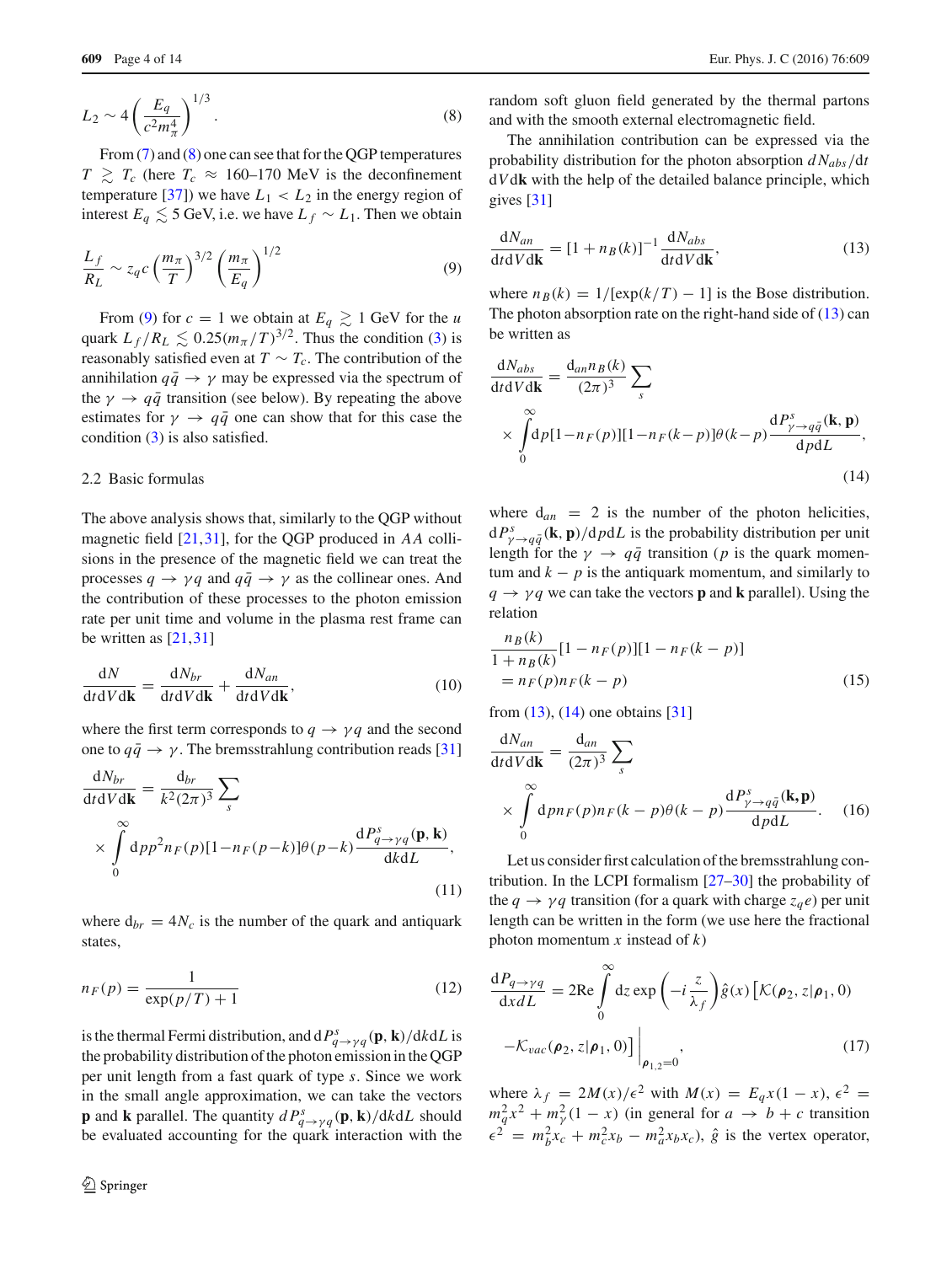given by

$$
\hat{g}(x) = \frac{V(x)}{M^2(x)} \frac{\partial}{\partial \rho_1} \cdot \frac{\partial}{\partial \rho_2}
$$
\n(18)

<span id="page-4-5"></span>with

$$
V(x) = z_q^2 \alpha_{em} (1 - x + x^2/2)/x, \qquad (19)
$$

 $\alpha_{em} = e^2/4\pi$  the fine-structure constant. *K* in [\(17\)](#page-3-4) is the retarded Green function of a two dimensional Schrödinger equation, in which the longitudinal coordinate *z* (along the initial quark momentum) plays the role of time, with the Hamiltonian

<span id="page-4-4"></span>
$$
\hat{\mathcal{H}} = -\frac{1}{2M(x)} \left(\frac{\partial}{\partial \rho}\right)^2 + v(\rho),\tag{20}
$$

and

$$
\mathcal{K}_{vac}(\boldsymbol{\rho}_2, z | \boldsymbol{\rho}_1, 0) = \frac{M(x)}{2\pi i z} \exp\left[\frac{i M(x) (\boldsymbol{\rho}_2 - \boldsymbol{\rho}_1)^2}{2z}\right] \quad (21)
$$

is the Green function for  $v = 0$ . The potential v can be written as

$$
v = v_f + v_m,\tag{22}
$$

where  $v_f$  is due to the fluctuating gluon fields of the QGP, and v*m* is related to the mean electromagnetic field. The mean field component of the potential reads

$$
v_m = -\mathbf{f}\boldsymbol{\rho},\tag{23}
$$

where  $\mathbf{f} = x z_a \mathbf{F}$ , **F** is transverse component (to the parton momentum) of the Lorentz force for a particle with charge *e*. The effect of the longitudinal Lorentz force (which exists for nonzero electric field) is small for the relativistic partons, and we neglect it. The component  $v_f$  reads

$$
v_f = -i P(x\rho). \tag{24}
$$

Here the function  $P(\rho)$  can be written as

$$
P(\rho) = g^2 C_F \int_{-\infty}^{\infty} dz [G(z, 0_{\perp}z) - G(z, \rho, z)], \qquad (25)
$$

where g is the QCD coupling,  $C_F = 4/3$  is the quark Casimir operator, *G* is the gluon correlator (the color indices are omitted)

$$
G(x - y) = u_{\mu}u_{\nu} \langle \langle A^{\mu}(x) A^{\nu}(y) \rangle \rangle.
$$
 (26)

Here  $u^{\mu} = (1, 0, 1)$  is the light-like four vector along the *z* axis. The gluon correlator *G* may be expressed via the HTL gluon polarization operator. Making use of an elegant sum rule for the transverse and longitudinal HTL gluon self-energies derived in [\[41](#page-12-32)] the function  $P(\rho)$  may be written as [\[31](#page-12-22)]

<span id="page-4-0"></span>
$$
P(\rho) = \frac{g^2 C_F T}{(2\pi)^2} \int d\mathbf{q}_{\perp} [1 - \exp(i\rho \mathbf{q}_{\perp})] C(\mathbf{q}_{\perp}), \qquad (27)
$$

<span id="page-4-1"></span>
$$
C(\mathbf{q}_{\perp}) = \frac{m_D^2}{\mathbf{q}_{\perp}^2(\mathbf{q}_{\perp}^2 + m_D^2)},
$$
\n(28)

where  $m_D = gT[(N_c + N_F/2)/3]^{1/2}$  is the Debye mass. In [\[31](#page-12-22)] it was demonstrated that for the case without external field calculation of the spectrum given by [\(17\)](#page-3-4) within the LCPI formalism with the use of  $(27)$ ,  $(28)$  is equivalent to solving the integral equation obtained in the AMY analysis  $[21]$  $[21]$  in the momentum representation. And the formulas [\(10\)](#page-3-5),  $(11)$ ,  $(16)$  reproduce exactly the AMY photon emission rate.

In the approximation of static color Debye-screened scattering centers (in the sense of quark multiple scattering in the QGP) [\[42](#page-12-33)] the function *P*(*ρ*) reads

<span id="page-4-2"></span>
$$
P(\rho) = \frac{n\sigma_{q\bar{q}}(\rho)}{2},\tag{29}
$$

<span id="page-4-3"></span>where *n* is the number density of the color centers, and

$$
\sigma_{q\bar{q}}(\rho) = C_T C_F \alpha_s^2 \int d\mathbf{q}_{\perp} \frac{[1 - \exp(i\mathbf{q}_{\perp}\rho)]}{(\mathbf{q}_{\perp}^2 + m_D^2)^2},
$$
(30)

is the well-known dipole cross section [\[43,](#page-12-34)[44\]](#page-12-35) with  $C_T$  being the color center Casimir operator.

Both for the HTL scheme [\(27\)](#page-4-0), [\(28\)](#page-4-1) and the static approx-imation [\(29\)](#page-4-2), [\(30\)](#page-4-3) at  $\rho \lesssim 1/m_D$  approximately  $P(\rho) \propto \rho^2$ . At  $\rho \ll 1/m_D$  the function  $P(\rho)$  in the static model differs from that in the HTL scheme just by the normalization factor  $\frac{\pi^2}{6 \cdot 1.202} (1 + N_f/6)/(1 + N_f/4) \approx 1.19$  (for  $N_f = 2.5$ ). The replacement of the factor  $1/(q^2 + m_D^2)^2$  in the dipole cross section in the static model by  $1/[q^2(q^2 + m_D^2)]$  in the HTL scheme leads to unlimited growth of  $P(\rho)$  at large  $\rho$  (due to zero magnetic mass in the HTL approximation), while for static model  $P(\rho)$  flattens at  $\rho \gtrsim 1/m_D$ . However, this difference is not very important from the point of view of the photon emission, because the contribution of the region  $\rho \gtrsim 1/m_D$  is relatively small (in the sense of the path integral representation of the Green function  $K$  entering to [\(17\)](#page-3-4)).

We will work in the oscillator approximation

$$
P(\rho) = C_p \rho^2,\tag{31}
$$

which is widely used in jet quenching analyses [\[45](#page-12-36)[–50\]](#page-13-0). The  $C_p$  can be expressed via the transport coefficient  $\hat{q}$  [\[38](#page-12-29)[–40](#page-12-30)],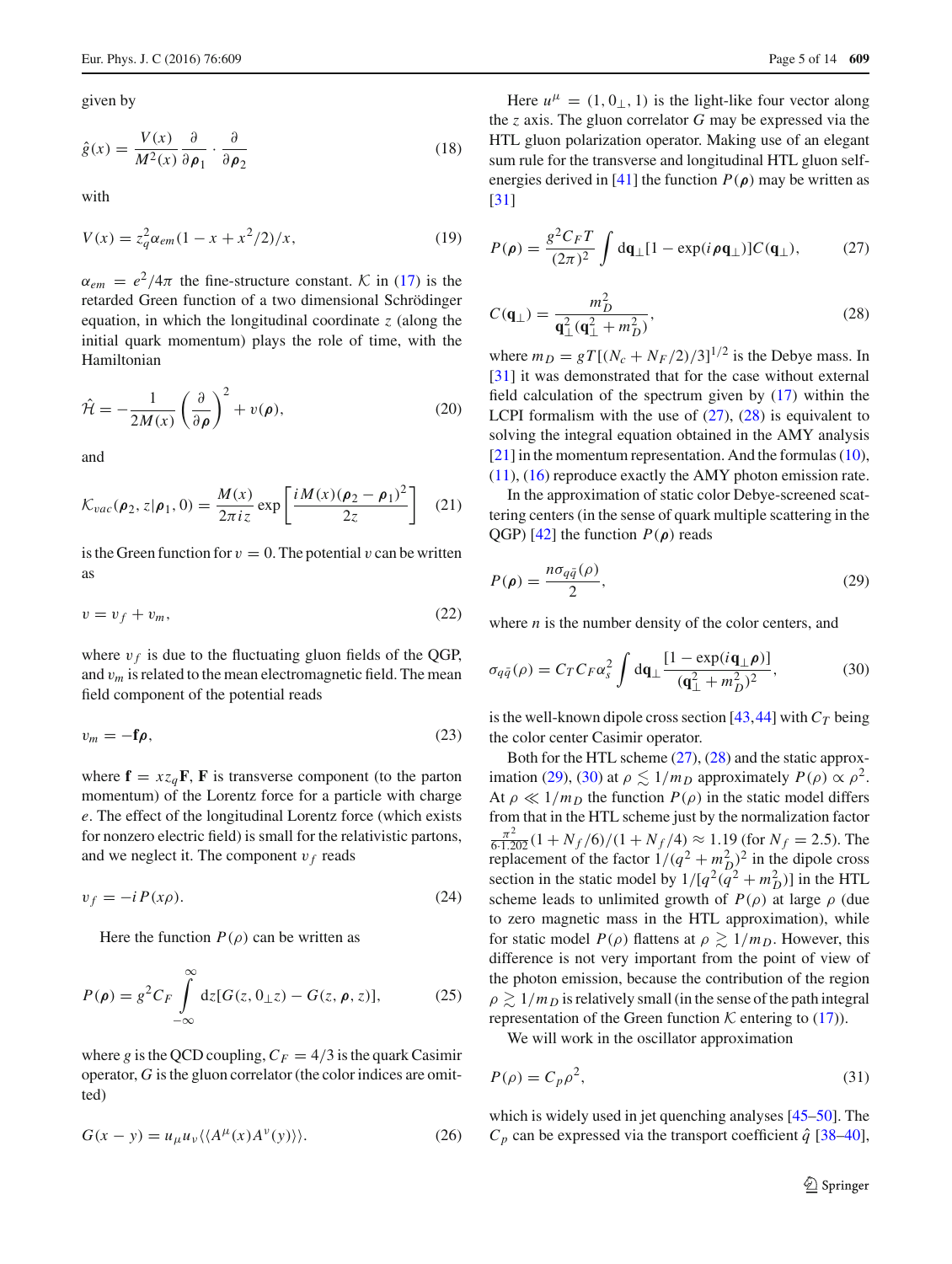describing gluon transverse momentum broadening in the QGP, as  $C_p = \hat{q}C_F/4C_A$ . In numerical calculations we use  $\hat{q} \propto T^3$  and set  $\hat{q} = 0.2$  GeV<sup>3</sup> at  $T = 250$  MeV. This value is supported by estimate of  $\hat{q}$  within the static model via the magnitude of the dipole cross section at  $\rho \sim 1/m_q$ , which allows one to describe well the data on jet quenching in *AA* collisions within the LCPI scheme [\[2](#page-12-37)[–5\]](#page-12-38). It also agrees with the qualitative pQCD calculations of Ref. [\[51\]](#page-13-1) that give  $\hat{q} \sim 2 \varepsilon^{3/4}$ , with  $\varepsilon$  the QGP energy density) (it gives  $\hat{q} \approx$  $14T<sup>3</sup>$ ). Note that the estimate obtained in [\[51](#page-13-1)] agrees with the relation between  $\hat{q}$  and the ratio of the shear viscosity to the entropy density η/*s*

$$
\hat{q} \sim 1.25T^3 s/\eta \tag{32}
$$

obtained in [\[52\]](#page-13-2) if one takes the quantum limit value  $\eta/s =$  $1/4\pi$  [\[53](#page-13-3)].

#### 2.3 Photon spectrum in the oscillator approximation

For the quadratic  $P(\rho)$  the Hamiltonian [\(20\)](#page-4-4) takes the oscillator form (we omit arguments of functions for brevity, where possible)

<span id="page-5-0"></span>
$$
\hat{\mathcal{H}} = -\frac{1}{2M} \left( \frac{\partial}{\partial \rho} \right)^2 + \frac{M \Omega^2 \rho^2}{2} - \mathbf{f} \rho \tag{33}
$$

with

$$
\Omega = \sqrt{-iC_p x^2/M}.\tag{34}
$$

The Green function for the Hamiltonian [\(33\)](#page-5-0) is known explicitly (see, for example, [\[54\]](#page-13-4))

$$
\mathcal{K}(\boldsymbol{\rho}_2, z_2 | \boldsymbol{\rho}_1, z_1) = \frac{M\Omega}{2\pi i \sin(\Omega z)} \exp[i S_{cl}(\boldsymbol{\rho}_2, z_2 | \boldsymbol{\rho}_1, z_1)],
$$
\n(35)

where  $z = z_2 - z_1$ , and  $S_{cl}$  is the classical action. The action can be written as a sum  $S_{cl} = S_{osc} + S_f$  with

$$
S_{osc}(\rho_2, z_2 | \rho_1, z_1)
$$
  
= 
$$
\frac{M\Omega}{2\sin(\Omega z)} \left[ \cos(\Omega z)(\rho_1^2 + \rho_2^2) - 2\rho_1 \rho_2 \right],
$$
 (36)

$$
S_f(\boldsymbol{\rho}_2, z_2 | \boldsymbol{\rho}_1, z_1) = \frac{M\Omega}{2\sin(\Omega z)} \left[ \mathbf{P}(\boldsymbol{\rho}_1 + \boldsymbol{\rho}_2) - W \right], \quad (37)
$$

where

$$
\mathbf{P} = \frac{2\mathbf{f}[1 - \cos(\Omega z)]}{M\Omega^2} \tag{38}
$$

$$
W = \frac{2\mathbf{f}^2}{M^2 \Omega^4} \left[ 1 - \cos(\Omega z) - \frac{\Omega z \sin(\Omega z)}{2} \right].
$$
 (39)

Then, after including the vacuum term in  $(17)$ , a simple calculation gives

$$
\frac{\mathrm{d}P}{\mathrm{d}x\mathrm{d}L} = 2V(x)(I_{osc} + \Delta I). \tag{40}
$$

Here  $I_{osc}$  corresponds to the pure oscillator case ( $\mathbf{f} = 0$ ). It reads

$$
I_{\text{osc}} = \frac{1}{\pi} \text{Re} \int_{0}^{\infty} dz \left[ \frac{1}{z^2} - \left( \frac{\Omega}{\sin(\Omega z)} \right)^2 \right] \exp\left( -i \frac{z}{\lambda_f} \right). \tag{41}
$$

 $\Delta I$  gives the synchrotron correction. It can be written as a sum  $\Delta I = I_1 + I_2$  with

<span id="page-5-2"></span>
$$
I_1 = \frac{1}{\pi} \text{Re} \int_0^\infty dz \left( \frac{\Omega}{\sin(\Omega z)} \right)^2 [1 - \exp(-U)]
$$
  
  $\times \exp\left( -i \frac{z}{\lambda_f} \right),$  (42)

<span id="page-5-3"></span>
$$
I_2 = \frac{1}{\pi} \text{Re} \int_0^\infty dz \frac{i M \Omega^3}{8 \sin^3(\Omega z)} \mathbf{P}^2 \exp\left(-U - i \frac{z}{\lambda_f}\right),\qquad(43)
$$

where

$$
U = \frac{iM\Omega W}{2\sin(\Omega z)}.\tag{44}
$$

For numerical calculations it is convenient to introduce the dimensionless integrals

$$
\bar{I}_{\text{osc},1,2} = \frac{\pi}{|\Omega|} I_{\text{osc},1,2},\tag{45}
$$

and to use the dimensionless integration variable  $\tau$  = *z*| $\Omega$ | exp( $i\pi/4$ ). Then we obtain for  $I_{\text{osc},1,2}$ 

<span id="page-5-1"></span>
$$
\bar{I}_{osc}(\kappa) = \text{Re}
$$
\n
$$
\times \int_{0}^{\infty} \frac{d\tau \exp(i\pi/4)}{\tau^2} \left(1 - \frac{\tau^2}{\sinh^2 \tau}\right) \exp\left(-\frac{(1+i)\tau}{\sqrt{2}\kappa}\right),
$$
\n(46)

$$
\bar{I}_1(\kappa, \phi) = \text{Re}
$$
  
 
$$
\times \int_{0}^{\infty} \frac{d\tau \exp(i\pi/4)}{\sinh^2 \tau} \left[1 - \exp(-U)\right] \exp\left(-\frac{(1+i)\tau}{\sqrt{2}\kappa}\right),
$$
 (47)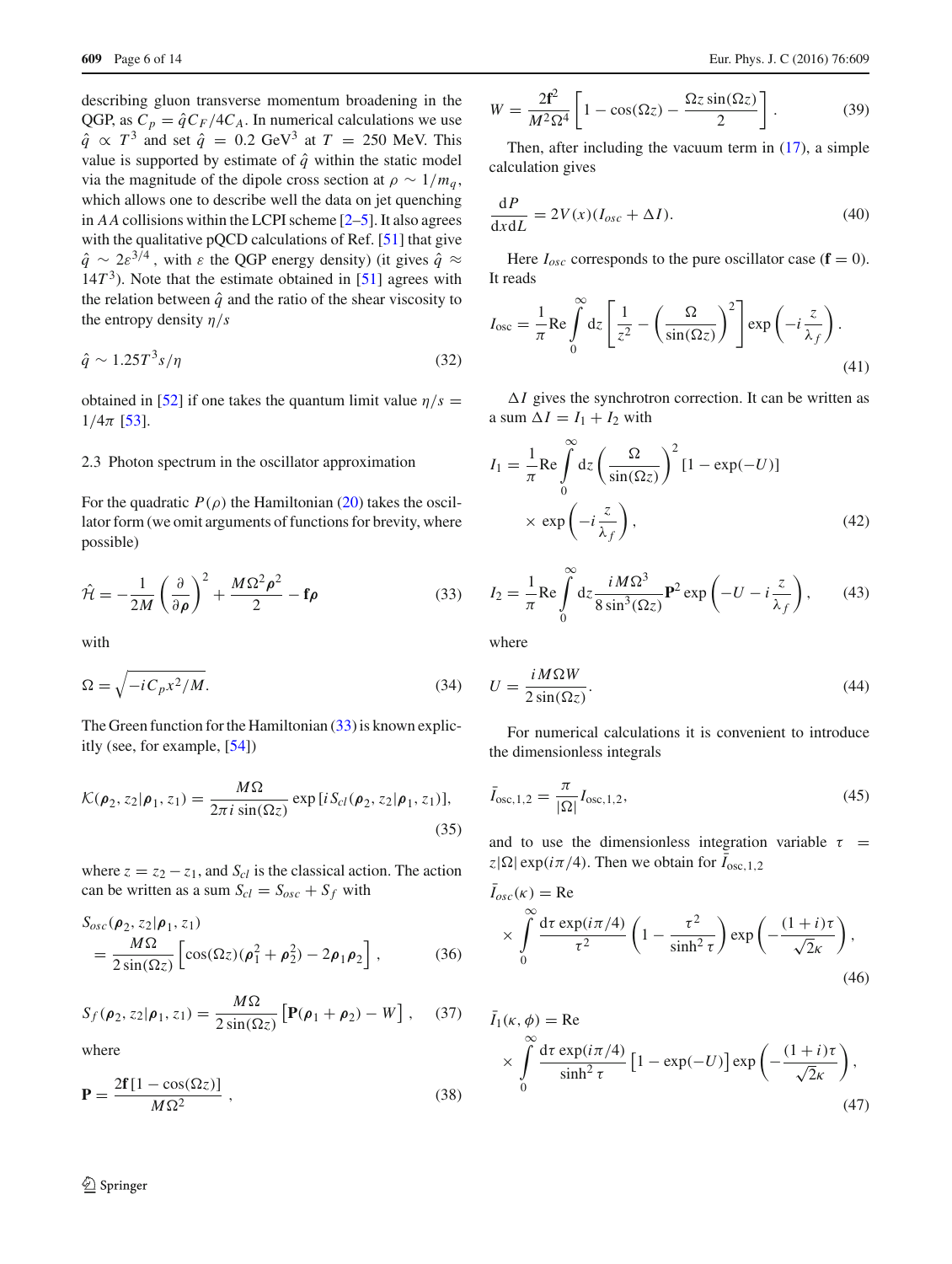$$
\bar{I}_2(\kappa, \phi) = \frac{\phi}{2} \text{Re} \int_0^\infty d\tau \, \frac{(1 - \cosh \tau)^2}{\sinh^3 \tau} \times \exp\left(-\frac{(1 + i)\tau}{\sqrt{2}\kappa} - U\right),\tag{48}
$$

where now

$$
U = \frac{(1 - i)\phi}{2\sqrt{2}} \left[ \tau - 2\tanh(\tau/2) \right],\tag{49}
$$

and the dimensionless parameters  $\kappa$  and  $\phi$  read  $\kappa = \lambda_f |\Omega|$ ,  $\phi = \mathbf{f}^2 / M |\Omega|^3.$ 

In the low density limit ( $\kappa \to 0$ )  $\bar{I}_{osc}(\kappa) \approx \kappa/3$ . The higher order terms in  $\kappa$  describe the LPM effect. The ratio of  $\bar{I}_{osc}$  to the leading order term gives the LPM suppression factor

<span id="page-6-2"></span>
$$
S_{\text{LPM}} = 3\bar{I}_{\text{osc}}/\kappa. \tag{50}
$$

From [\(46\)](#page-5-1), [\(50\)](#page-6-2) one can obtain for two limiting cases of strong ( $\kappa \gg 1$ ) and weak ( $\kappa \ll 1$ ) LPM effect [\[27](#page-12-20)[–30](#page-12-21)]:

$$
S_{\text{LPM}} \approx \frac{3}{\kappa\sqrt{2}} \quad (\kappa \gg 1) \quad S_{\text{LPM}} \approx 1 - \frac{16\kappa^4}{21} \quad (\kappa \ll 1). \tag{51}
$$

In the limit  $\Omega \to 0$   $I_{osc} = 0$  and the integrals  $I_{1,2}$  [\(42\)](#page-5-2), [\(43\)](#page-5-3) take the form (we denote them  $I_{1,2}^s$ )

$$
I_1^s = \frac{1}{\pi} \text{Re} \int_0^\infty \frac{dz}{z^2} \exp\left(-i\frac{z}{\lambda_f}\right) \left[1 - \exp\left(-i\frac{\mathbf{f}^2 z^3}{24M}\right)\right],\tag{52}
$$

<span id="page-6-4"></span>
$$
I_2^s = \frac{1}{\pi} \text{Re} \int_0^\infty dz \frac{i\mathbf{f}^2 z}{8M} \exp\left(-i\frac{z}{\lambda_f} - i\frac{\mathbf{f}^2 z^3}{24M}\right).
$$
 (53)

Similarly to the case of  $I_{1,2}$  [\(42\)](#page-5-2), [\(43\)](#page-5-3) it is convenient to go from  $(52)$ ,  $(53)$  to dimensionless integrals. Now we define them as

$$
\bar{I}_{1,2}^s = \pi \lambda_f I_{1,2}^s \,. \tag{54}
$$

Using the dimensionless integration variable  $\tau = z \exp(z)$  $(i\pi/4)/\lambda_f$  from [\(42\)](#page-5-2), [\(43\)](#page-5-3) taking the limit  $\Omega \to 0$  we obtain

<span id="page-6-5"></span>
$$
\bar{I}_{1}^{s}(\phi_{s}) = \text{Re}
$$
\n
$$
\times \int_{0}^{\infty} \frac{i d\tau}{\tau} \left[ \exp\left(-\frac{(1-i)\phi_{s}\tau^{3}}{\sqrt{2}}\right) - 1 \right] \exp\left(-\frac{(1+i)\tau}{\sqrt{2}}\right),
$$
\n(55)

<span id="page-6-6"></span>
$$
\bar{I}_2^s(\phi_s) = 6\phi_s \operatorname{Re} \int_0^\infty d\tau \,\tau \exp\left(-\frac{(1+i)\tau}{\sqrt{2}} - \frac{(1-i)\phi_s \tau^3}{\sqrt{2}}\right),\tag{56}
$$

where  $\phi_s = \mathbf{f}^2 \lambda_f^3 / 24M$ . The functions [\(55\)](#page-6-5), [\(56\)](#page-6-6) may be expressed via the Airy function, Ai(*z*) =  $\frac{1}{\pi} \sqrt{\frac{z}{3}} K_{1/3} (2z^{3/2}/3)$ (here  $K_{1/3}$  is the Bessel function),

$$
\bar{I}_1^s(\phi_s) = -\pi \int\limits_z^\infty dt \, Ai(t), \tag{57}
$$

$$
\bar{I}_2^s(\phi_s) = -\frac{2\pi}{z} Ai^{'}(z), \qquad (58)
$$

where  $z = 1/(3\phi_s)^{1/3}$ . Our probability of photon emission in the limit  $\Omega \rightarrow 0$  is reduced to the well-known quasiclassical formula for the synchrotron spectrum [\[55](#page-13-5),[56\]](#page-13-6) in QED.

For  $\gamma \rightarrow q\bar{q}$  one can obtain similar formulas. But now  $M(x) = E<sub>y</sub>x(1-x)$  (*x* is the quark fractional momentum)  $\epsilon^2 = m_q^2 - m_\gamma^2 x (1 - x), \mathbf{f} = z_q \mathbf{F}$ , and

<span id="page-6-7"></span><span id="page-6-1"></span>
$$
V(x) = z_q^2 \alpha_{em} N_c [x^2 + (1 - x)^2]/2,
$$
 (59)

$$
\Omega = \sqrt{-iC_p/M}.\tag{60}
$$

<span id="page-6-3"></span>The factor  $N_c$  in [\(59\)](#page-6-7) accounts for summing over the quark color indices for  $\gamma \rightarrow q\bar{q}$  process. For  $q \rightarrow \gamma q$  it does not appear in [\(19\)](#page-4-5) since the sum over the quark color states is included in the factor  $d_{br}$  in [\(11\)](#page-3-6).

Note that for the contribution of multiple scattering alone the oscillator approximation is equivalent to Migdal's calculations in QED within the Fokker–Planck approximation [\[36](#page-12-28)]. The oscillator approximation can lead to large errors in description of the gluon/photon emission from fast partons produced in hard reactions in the regime when the formation length is much bigger than the QGP size [\[9](#page-12-3),[57\]](#page-13-7). In this regime the oscillator approximation underestimates strongly the gluon/photon spectrum. However, this problem does not arise for the photon emission by the thermal quarks. In this case we have a situation similar to that for the photon emission from a quark propagating in an infinite medium. In this regime the errors of the oscillator approximation should not be large.

#### <span id="page-6-0"></span>**3 Photon spectrum in** *AA* **collisions**

#### 3.1 Integration over space-time coordinates

<span id="page-6-8"></span>For the *AA* collision at a given impact parameter *b* the thermal contribution to the photon spectrum  $dN/dy d\mathbf{k}_T$  (we will consider the central rapidity region  $y = 0$  can be written as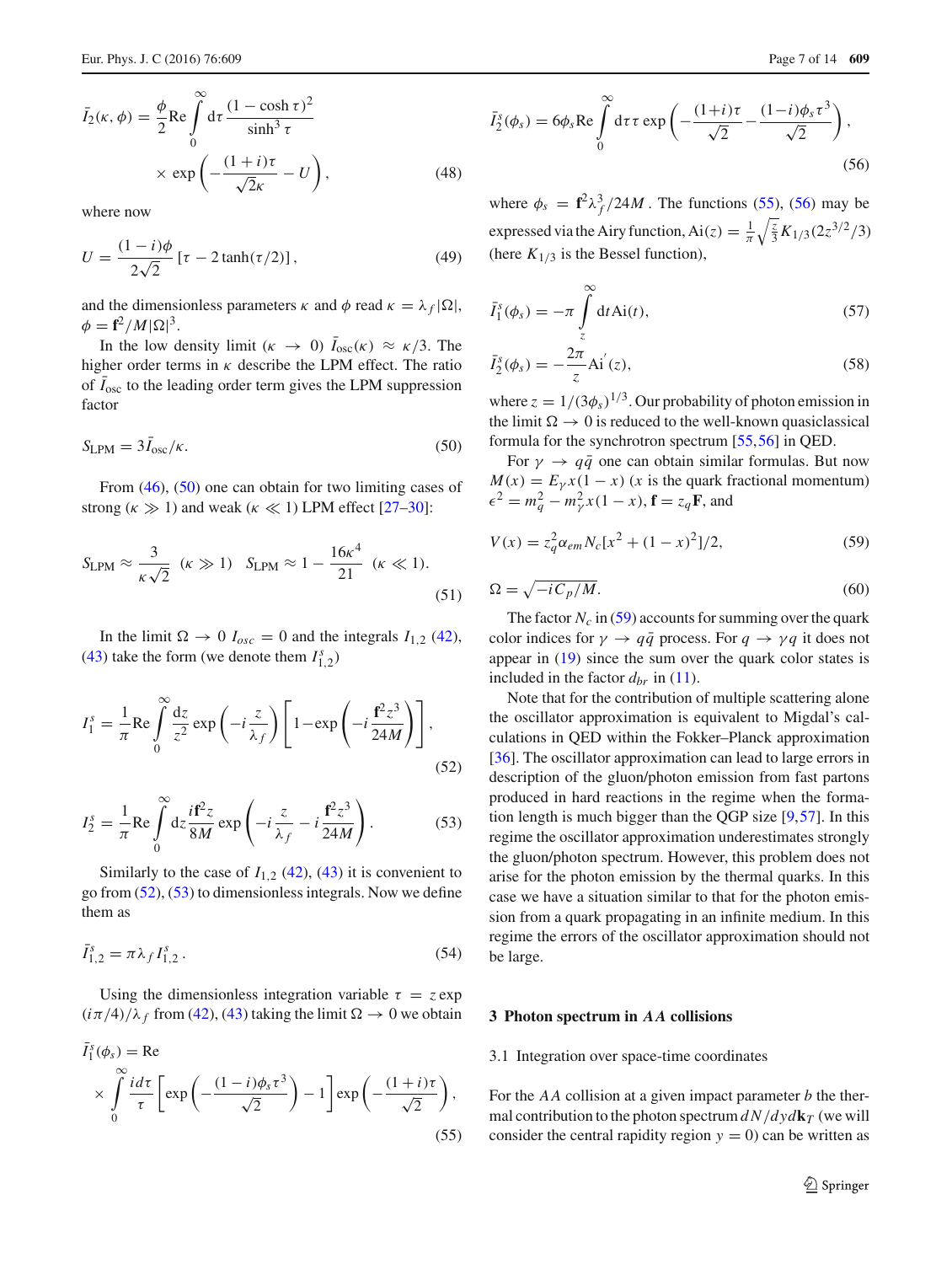$$
\frac{dN}{dydk_T} = \int dt dV \, \omega' \frac{dN(T', F', k')}{dt'dV'dk'},\tag{61}
$$

where primed quantities correspond to the comoving frame, and  $\omega' = k' = |\mathbf{k}'|$  (here we consider a photon as a massless particle). In  $(61)$  we write explicitly the arguments of the photon emission rate in the comoving frame. The argument *F* is the absolute value of the transverse (to the direction of the emitted photon) Lorentz force acting on a particle with electric charge *e*. Note that the photon emission rate in the comoving frame does not depend directly on the azimuthal direction of the photon momentum, and the angular dependence of the left-hand side of [\(61\)](#page-6-8) stems solely from the dependence of the photon emission rate  $dN(T', F', k') / dt' dV' d\mathbf{k}'$  on the righthand side on the photon momentum  $k'$  and on the Lorentz force  $F'$ . The value of  $\omega'$  may be written via the photon four momentum  $k^{\mu} = (\omega, \mathbf{k}_T, 0)$  in the c.m. frame of the AA collision as

<span id="page-7-1"></span>
$$
\omega' = u^{\mu} k_{\mu},\tag{62}
$$

where

$$
u^{\mu} = \left(\frac{1}{\sqrt{1 - \mathbf{v}^2}}, \frac{\mathbf{v}}{\sqrt{1 - \mathbf{v}^2}}\right)
$$
(63)

is the four velocity of the QGP cell. The value of  $F'$  also can be expressed via the photon four momentum  $k^{\mu}$  and the four velocity of the QGP cell. In the matter comoving frame

$$
F' = e \left| \mathbf{E}'_{\perp} + [\mathbf{n}' \times \mathbf{B}'] \right|,\tag{64}
$$

where  $\mathbf{n}'$  is the unit vector in the direction of the photon momentum,  $\mathbf{E}_{\perp}$  is transverse (to the vector **n**') component of the electric field. In terms of the electromagnetic field tensor  $F^{\mu\nu}$  in the c.m. frame of the *AA* collisions [\(64\)](#page-7-0) can be written as

<span id="page-7-2"></span>
$$
F' = e\sqrt{-L^{\mu}L_{\mu}},\tag{65}
$$

<span id="page-7-3"></span>where

$$
L^{\mu} = \frac{F^{\mu\nu}k_{\mu}}{u^{\delta}k_{\delta}}.
$$
\n<sup>(66)</sup>

As usual we write the four volume integration in [\(61\)](#page-6-8) changing the integration variables  $t$ ,  $z$  to the proper time  $\tau$ and rapidity *Y*

$$
\tau = \sqrt{t^2 - z^2}, \quad Y = \frac{1}{2} \ln \left( \frac{t+z}{t-z} \right). \tag{67}
$$

<span id="page-7-4"></span>In these coordinates

$$
\frac{dN}{dydk_T} = \int \tau d\tau dY d\rho \, \omega' \frac{dN(T', F', k')}{dt'dV'dk'}.\tag{68}
$$

The use of the formulas  $(62)$ ,  $(65)$ ,  $(66)$  allows one to avoid the Lorentz transformations from the quantities in the c.m. frame of *AA* collisions to the ones in the comoving frame of the QGP. It makes the calculations for an expanding QGP as simple as for a QGP at rest.

Note that from [\(62\)](#page-7-1) it is clear that the *Y* -integration in [\(68\)](#page-7-4) is dominated by the region  $|Y - y| \lesssim 1$ . This is because the photon emission rate in the QGP rest frame in the integrand in  $(68)$  falls rapidly with  $k'$ , and from  $(62)$  one obtains  $k' = k \cdot \cosh(Y - y)$  (we neglect the transverse expansion). Since the dominating contribution in the  $\tau$ -integration in [\(68\)](#page-7-4) comes from  $\tau \leq 2-3$  fm, the effective two volume for the integration over *t* and *z* is ~5–10 fm<sup>2</sup>. It is by a factor of ∼ 10–20 smaller than that of [\[25](#page-12-18)], where the *t*- and *z*integrations have been performed for  $T = \text{const}$ , and  $\mathbf{v} = 0$ (which gives  $k = k'$ ) over the region  $|z| < t < 10$  fm.

## 3.2 Model of the fireball

<span id="page-7-0"></span>It is widely believed that the plasma fireball is produced in *AA* collisions after thermalization of the glasma color tubes created in interaction of the Lorentz-contracted nuclei [\[58](#page-13-8)]. The typical time of evolution of the glasma color fields is about several units of  $1/Q_s$ , where  $Q_s$  (∼1–1.5 GeV for RHIC and LHC conditions [\[59](#page-13-9)]) is the saturation scale of the nuclear parton distributions. It means that even for a very fast thermalization of the glasma color fields one can apply the formulas obtained for the equilibrium QGP only at  $\tau \gtrsim 0.2$ – 0.5 fm. The thermalization time  $\tau \sim 0.2$  fm means practically instantaneous process of the glasma thermalization at  $\tau \sim 1/Q_s$ , and does not seem to be realistic. Nevertheless, in some analyses of the photon production [\[60](#page-13-10)[,61](#page-13-11)] the authors use  $\tau_0 = 0.2$  and 0.1 fm for RHIC and LHC energies, respectively. But such small values do not have a theoretical justification. In the present analysis we use a more realistic value of  $\tau_0 = 0.4$  fm used in the analysis [\[19](#page-12-12)]. To account for qualitatively the fact that the process of the QGP production is not instantaneous we take the entropy density  $\alpha \tau$  in the interval  $0 < \tau < \tau_0$ . However, the contribution of this region is relatively small (due to the factor  $\tau$  in the integrand in [\(68\)](#page-7-4)).

We describe the plasma fireball in the thermalized stage at  $\tau > \tau_0$  in the Bjorken model [\[62](#page-13-12)] without the transverse expansion that gives the entropy density  $s \propto 1/\tau$ . For the ideal gas model with  $s \propto T^3$  it gives  $T = T_0(\tau_0/\tau)^{1/3}$  in the plasma phase. However, the lattice calculations show [\[37\]](#page-12-31) that for the temperature range of interest  $T \leq 500$  MeV the entropy density exhibits a significant deviation from the  $s \propto T^3$  dependence. For this reason it seems reasonable [\[63\]](#page-13-13) to determine the plasma temperature from the temperature dependence of the entropy density predicted by lattice calculations. In our analysis we determined *T* from the entropy density obtained in [\[37\]](#page-12-31). At  $T \sim (1-2)T_c$  it gives the temper-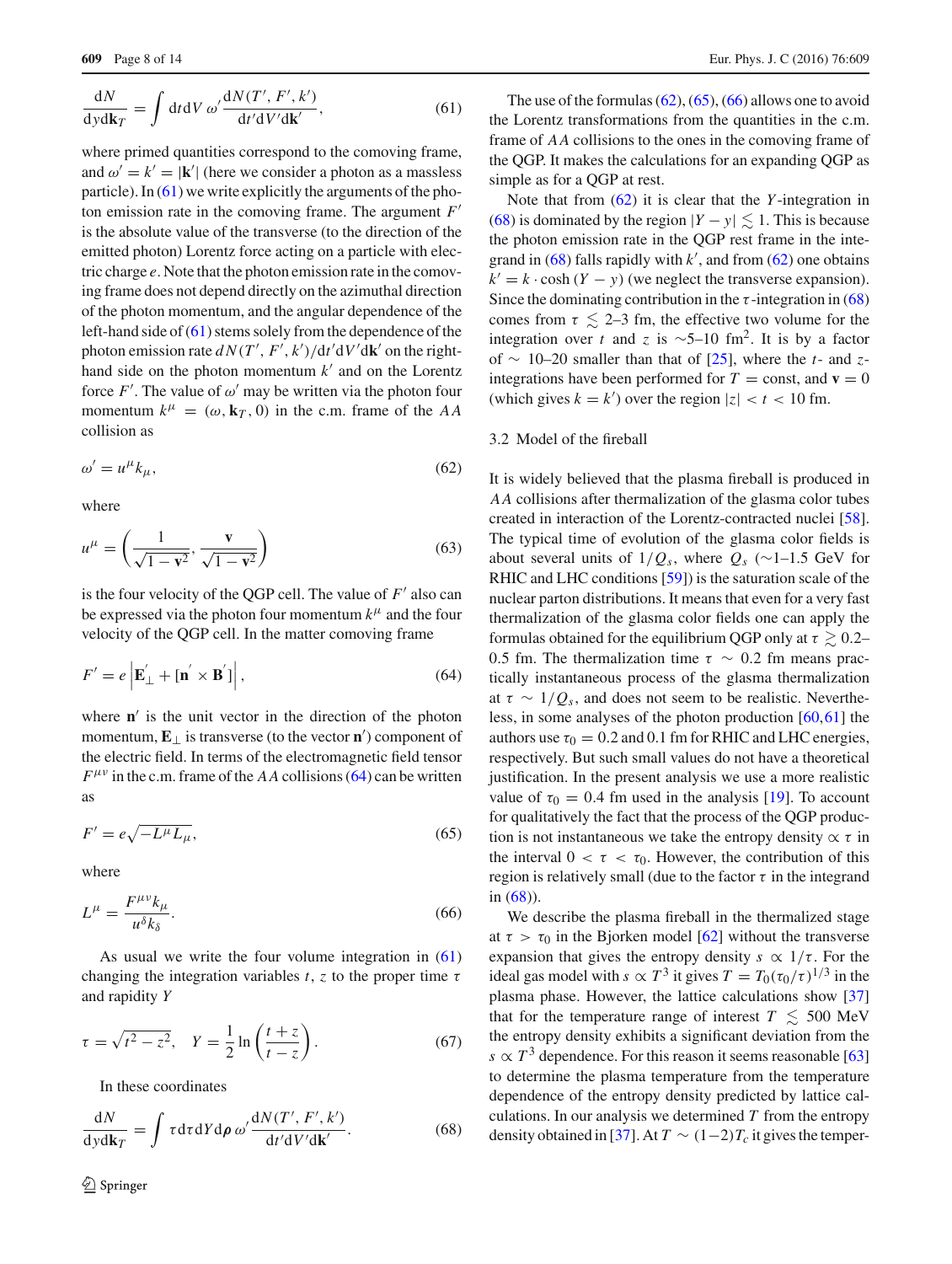ature greater than that for the ideal gas dependence  $s \propto T^3$  by 10–20%. This relatively small increase in *T* may be important for the photon emission rate, because its *k*-dependence comes mostly from the exponential factor  $exp(-k/T)$  (stem-ming from the Fermi distribution [\(12\)](#page-3-8)), which at  $k \gg T$  is sensitive even to a small variation of *T* .

In Bjorken's model the entropy density of the QGP at a given impact parameter vector **b** of the *AA* collision can be written as

$$
s(\tau, \rho, Y, \mathbf{b}) = \frac{1}{\tau} \frac{dS(\rho, Y, \mathbf{b})}{d\rho dY},
$$
\n(69)

where  $dS/d\rho dY$  is the distribution of the entropy in the impact parameter plane and rapidity. For simplicity we take a Gaussian distribution of the entropy in the rapidity

$$
\frac{\mathrm{d}S(\rho, Y, \mathbf{b})}{\mathrm{d}\rho \mathrm{d}Y} = \frac{\mathrm{d}S(\rho, Y = 0, \mathbf{b})}{\mathrm{d}\rho \mathrm{d}Y} \exp\left(-Y^2/2\sigma_Y^2\right). \tag{70}
$$

For Au + Au collisions at  $\sqrt{s} = 0.2$  TeV we take for the width in *Y*  $\sigma_Y$  = 2.63, which allows one to reproduce qualitatively the experimental pseudorapidity distribution of the charged particles d*Nch*/dη. However, the results are not sensitive to the exact choice of  $\sigma_y$ , because the dominating contribution to the *Y*-integral in [\(68\)](#page-7-4) comes from  $|Y| \lesssim 1$ .

We calculate the initial density profile in the impact parameter plane of the entropy at the proper time  $\tau_0$  assuming that it is proportional to the charged particle pseudorapidity density at  $\eta = 0$  calculated in the two component wounded nucleon Glauber model [\[64](#page-13-14)],

$$
\frac{dN_{ch}(\rho, \mathbf{b})}{d\eta d\rho} = \frac{dN_{ch}^{PP}}{d\eta} \left[ \frac{(1-\alpha)}{2} \frac{dN_{part}(\rho, \mathbf{b})}{d\rho} + \alpha \frac{dN_{coll}(\rho, \mathbf{b})}{d\rho} \right],
$$
\n(71)

where  $dN_{ch}^{pp}/d\eta$  is the pseudorapidity multiplicity density for *pp* collisions, and

$$
\frac{dN_{part}(\rho, \mathbf{b})}{d\rho}
$$
\n
$$
= T_A(|\rho - \mathbf{b}/2|) \left[1 - \exp\left(-\sigma_{pp} T_A(|\rho + \mathbf{b}/2|)\right)\right]
$$
\n
$$
+ T_A(|\rho + \mathbf{b}/2|) \left[1 - \exp\left(-\sigma_{pp} T_A(|\rho - \mathbf{b}/2|)\right)\right], \quad (72)
$$

$$
\frac{dN_{coll}(\rho, \mathbf{b})}{d\rho} = \sigma_{pp} T_A(|\rho - \mathbf{b}/2|) T_A(|\rho + \mathbf{b}/2|). \tag{73}
$$

Here  $T_A(b) = \int dz n_A(\sqrt{b^2 + z^2})$  is the nuclear profile function calculated with the Woods–Saxon nuclear distribution,

$$
n_A(r) = \frac{N}{1 + \exp[(r - R_A)/a]},
$$
\n(74)

where *N* is the normalization constant,  $R_A = (1.12A^{1/3} -$ 0.86/ $A^{1/3}$ ) fm,  $a = 0.54$  fm [\[65\]](#page-13-15). In numerical calculations for Au + Au collisions at  $\sqrt{s}$  = 0.2 TeV we take  $dN_{ch}^{pp}/d\eta = 2.65$  and  $\sigma_{pp} = 35$  mb obtained by the UA1 collaboration [\[66](#page-13-16)] for non-single diffractive inelastic events. We take  $\alpha = 0.135$  [\[67\]](#page-13-17), which allows one to describe well the data from STAR [\[68](#page-13-18)] on the centrality dependence of  $dN_{ch}/d\eta$  in Au + Au collisions at  $\sqrt{s}$  = 0.2 TeV. To fix the normalization of the entropy density we use the relation  $dS/dY/dN_{ch}/d\eta \approx 7.67$  obtained in [\[69](#page-13-19)]. For central Au + Au collisions at  $\sqrt{s} = 0.2$  TeV this procedure gives the plasma temperature at the center of the fireball  $T \approx 465 \text{ MeV}$ at  $\tau = 0.4$  fm. In the space-time integral [\(68\)](#page-7-4) we drop the points which formally give  $T < T_c$  (we take  $T_c = 165$  MeV) at  $\tau = \tau_0$ . We treat the crossover region at  $T \sim T_c$  as a mixed phase, assuming that the entropy density in this phase  $\alpha$  1/ $\tau$ [\[62](#page-13-12)], and we account for only the QGP phase. However, the contribution of the space-time region with  $T \sim T_c$  to the photon spectrum in *AA* collisions is relatively small even at  $k_T \sim 0.5$  GeV. And at  $k_T \gtrsim 1.5$ –2 GeV the contribution of this space-time region is practically unimportant.

#### 3.3 Electromagnetic field in the fireball

For computation of the synchrotron contribution to the photon emission rate we need to know the magnitude of the electromagnetic field in *AA* collisions in the space-time region occupied by the QGP, i.e. even for very optimistic scenarios with a fast thermalization of the glasma color fields it means the  $\tau$ -region  $\tau \geq 0.2$  fm. Presently, there is no consensus within the heavy ion community on the magnitude of the electromagnetic fields in the QGP at such times.

The magnetic field generated by the Coulomb fields of the colliding nuclei at  $\mathbf{r} = 0$  (the center of the fireball) has the only nonzero component  $B_y$  (for a coordinate frame as shown in Fig. [1\)](#page-1-0). At  $t = 0$  and  $\mathbf{r} = 0$  the magnetic field reads [\[23](#page-12-16)]

<span id="page-8-1"></span>
$$
eB_y(t=0, \mathbf{r}=0) \approx \gamma Z \alpha b / R_A^3,\tag{75}
$$

and at  $t^2 \gtrsim (R_A^2 - b^2/4)/\gamma^2$  (*b* is assumed to be < 2*R<sub>A</sub>*) it is approximately

$$
eB_{y}(t, \mathbf{r} = 0) \approx \frac{\gamma Z \alpha b}{(b^2/4 + \gamma^2 t^2)^{3/2}}.
$$
 (76)

<span id="page-8-0"></span>For  $t \gg R_A/\gamma$  in the region  $\rho \ll t\gamma$  the field has a simple  $\rho$ -independent form,

$$
eB_y(t, \rho, z = 0) \approx \frac{Z\alpha b}{\gamma^2 t^3}.
$$
 (77)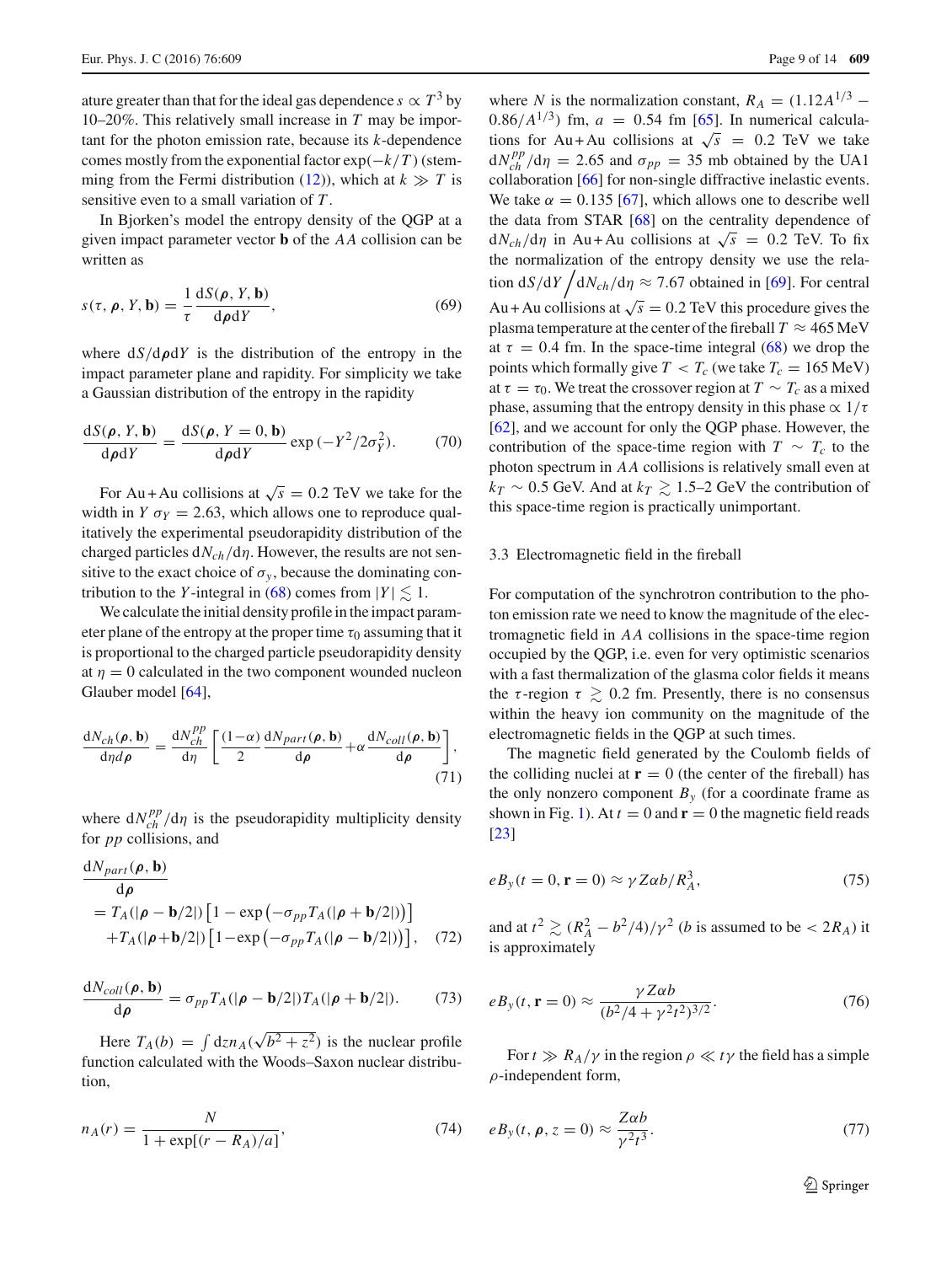The quantity  $R_A/\gamma$  is very small:  $\sim 0.06$  fm for Au + Au collisions at RHIC energy  $\sqrt{s}$  = 0.2 TeV, and ~ 0.004 fm for Pb + Pb collisions at LHC energy  $\sqrt{s}$  = 2.76 TeV. For Au + Au collisions at  $\sqrt{s} = 0.2$  TeV [\(77\)](#page-8-0) gives

$$
eB_y(t, \rho, z = 0) \approx m_\pi^2 \cdot 10^{-4} \frac{(b/1 \,\text{fm})}{(t/1 \,\text{fm})^3}.
$$
 (78)

And for Pb + Pb collisions at  $\sqrt{s}$  = 2.76 TeV from [\(77\)](#page-8-0) we obtain

$$
eB_y(t, \rho, z = 0) \approx m_\pi^2 \cdot 5.5 \cdot 10^{-7} \frac{(b/1 \,\text{fm})}{(t/1 \,\text{fm})^3}.
$$
 (79)

From these relations we obtain at  $t = 0.2$  fm  $eB_y \approx$  $0.075 \, m_{\pi}^2$  and  $4 \cdot 10^{-4} \, m_{\pi}^2$  for RHIC and LHC, respectively. Thus, even for very optimistic assumption on the QGP formation time, the magnitude of the magnetic field in the initial stage of the QGP phase turns out to be much smaller than that in the first instant of the *AA* collision [\(75\)](#page-8-1) (∼3  $m_{\pi}^2 (b/R_A)$  and  $\sim$ 40  $m_{\pi}^2(b/R_A)$  for RHIC and LHC, respectively). From the above one sees that from the point of view of the synchrotron contribution to the photon emission rate a potentially interesting case is Au + Au collisions at RHIC. For Pb + Pb collisions at LHC the magnitude of the magnetic field in the plasma stage is clearly too small to generate significant synchrotron radiation.

The presence of the QGP may modify the electromagnetic fields at later times due to the conductivity of the QGP. There was an idea that the induced currents generated in the conducting QGP can significantly delay the decay of the magnetic field [\[70\]](#page-13-20). It is possible if the magnetic lines, at least partly, are frozen in the QGP similarly to the ordinary conducting materials [\[71\]](#page-13-21). However, the analysis performed in [\[72](#page-13-22)] for the QGP with zero velocity has shown that for realistic plasma conductivity the effect of the induced currents is not strong enough to delay considerably the decay of the magnetic field. The computations for a realistic expanding plasma fireball have been performed in [\[23\]](#page-12-16). There, by solving Maxwell's equations in the Milne coordinates  $x^{\mu} = (\tau, \rho, Y)$ , it was shown that, formally, at  $\tau \gtrsim 0.5{\text -}1$ fm the induced currents can generate significant electromagnetic fields at the center of the fireball that are much bigger than the electromagnetic fields originating from the protons of the colliding nuclei. However, for realistic values of the plasma conductivity, the electromagnetic fields generated by the induced currents in the fireball turn out to be in a deep quantum regime when the typical occupation numbers are small. In this regime the induced currents lead only to a rare emission of single photons (with a typical energy about several units of the inverse size of the fireball (i.e. ∼1/*RA*). It is clear that such single-photon processes cannot lead to the thermal synchrotron radiation from the QGP. In this physical picture of the electromagnetic response of the QGP we

are left only with the synchrotron radiation related to the electromagnetic field generated by the protons of the colliding nuclei. As was shown above at  $\tau = 0.2$  fm we have  $eB_y \sim 0.1 \, m_\pi^2$  for Au + Au collisions at  $\sqrt{s} \sim 0.2$  TeV, To make our estimates of the synchrotron contribution as optimistic as possible we perform calculations for  $eB_y = m_\pi^2$ . Note that this value is somewhat larger than the magnitude of the magnetic field obtained in the recent analysis [\[73](#page-13-23)], and than that used in calculations of [\[25](#page-12-18)].

# <span id="page-9-0"></span>**4 Numerical results**

In this section we discuss our numerical results on photon emission from the QGP. The numerical results are obtained for the quark quasiparticle mass for  $\alpha_s = 0.2$ . The basic ingredients used to calculate the photon emission rate from the QGP are the *x*-spectra of  $q \rightarrow \gamma q$  and  $\gamma \rightarrow q\bar{q}$  transitions. In Fig. [2](#page-9-1) we present the prediction for these spectra for *u* quark for  $E_{q,y} = 2$  GeV at  $T = 250$  and 500 MeV, and  $eB = m_{\pi}^2$ . We show separately the contributions from multiple scattering and the effect of the magnetic field. For comparison we also show the results for the purely synchrotron spectrum (i.e., for  $\hat{q} = 0$ ). From Fig. [2](#page-9-1) one sees that for  $q \rightarrow \gamma q$  multiple scattering reduces strongly the synchrotron contribution at moderate values of *x*. However, even without this suppression the pure synchrotron contribution is much smaller than the contribution to the spectrum related to multiple scattering of quarks in the QGP. For the  $\gamma \rightarrow q\bar{q}$  the pattern of interplay of the effects from magnetic field and multiple scattering is more complicated. At



<span id="page-9-1"></span>**Fig. 2** The probability distribution  $dP/dxdL$  for  $q \rightarrow \gamma q$  (*upper*) at  $E_q = 2$  GeV and  $\gamma \rightarrow q\bar{q}$  (*lower*) at  $E_\gamma = 2$  GeV at  $T = 250$  (*left*) and 500 (*right*) MeV for *u* quark. *Solid*: the contribution of multiple scattering, *dotted*: the pure synchrotron contribution, *dashed*: the synchrotron contribution obtained with account for multiple scattering. The synchrotron contributions are computed for  $eB = m_{\pi}^2$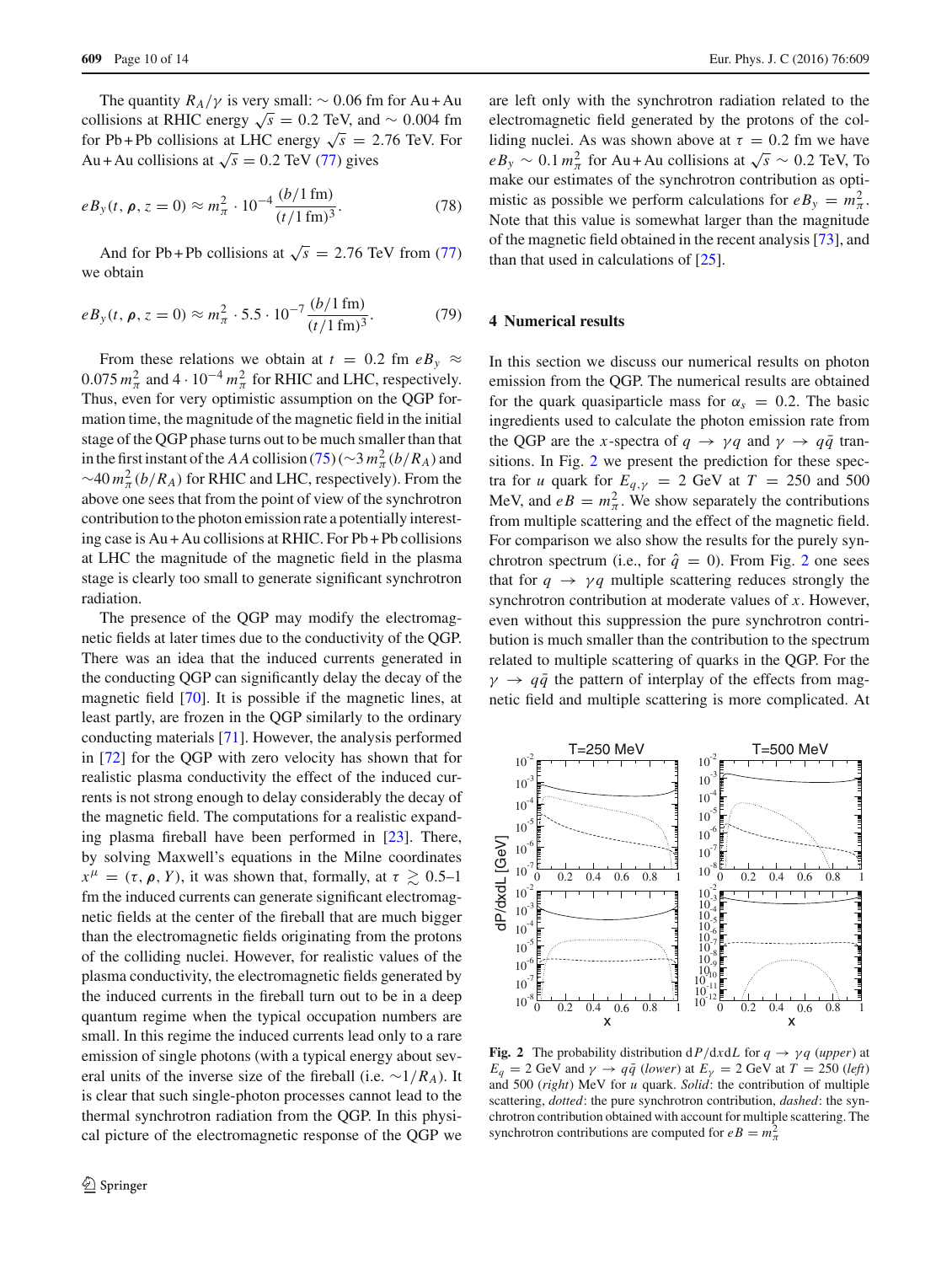



<span id="page-10-0"></span>**Fig. 3** The photon emission rate d*N*/d*t*d*V*d**k** in the QGP rest frame for  $T = 250$  (*left*) and 500 (*right*) MeV. Solid: the sum of the synchrotron contributions from  $q \rightarrow \gamma q$  and  $q\bar{q} \rightarrow \gamma$  processes, *dashed*: the synchrotron contribution from  $q \rightarrow \gamma q$ , *dotted*: the synchrotron contribution from  $q\bar{q} \rightarrow \gamma$ , *dot-dashed*: the sum of the contributions from  $q \rightarrow \gamma q$  and  $q\bar{q} \rightarrow \gamma$  transitions due to multiple scattering alone.

The *thin solid*, *dashed*, and *dotted lines* show the predictions for the pure synchrotron mechanism, and the thick ones show the predictions obtained with account for multiple scattering. The synchrotron contributions are computed for  $eB = m_{\pi}^2$  (the magnetic field is assumed to be perpendicular to the photon momentum)

 $T = 250$  MeV at moderate *x* the synchrotron contribution obtained accounting for multiple scattering is much smaller than the one obtained with  $\hat{q} = 0$ . But at  $T = 500$  MeV multiple scattering enhances the synchrotron contribution. However, similarly to the  $q \rightarrow \gamma q$  process, the synchrotron contribution turns out to be much smaller than the spectrum generated by quark multiple scattering alone.

In Fig. [3](#page-10-0) we show the results of the computation of *d N*/*dtdVd***k** for bremsstrahlung and annihilation and for their sum at  $T = 250$  $T = 250$  $T = 250$  and 500 MeV. As in Fig. 2 we present also the curves obtained neglecting the effect of multiple scattering  $(\hat{q} = 0)$ . One can see that, similarly to Fig. [2,](#page-9-1) the contribution from multiple scattering alone is much bigger than the contribution of the synchrotron mechanism. The curves for the total synchrotron mechanism ( $q \rightarrow \gamma q$  plus  $q\bar{q} \rightarrow \gamma$ ) obtained accounting multiple scattering go considerably below the ones for the synchrotron contribution for  $\hat{q} = 0$ . From Fig. [3](#page-10-0) one sees that for the synchrotron mechanism with multiple scattering the contribution from  $q\bar{q} \rightarrow \gamma$  process becomes larger than the one from  $q \rightarrow \gamma q$ at  $k \ge 1.5$  GeV for  $T = 250$  MeV and at  $k \ge 3$  GeV for  $T = 500$  MeV. Figure [3](#page-10-0) shows that for a version with multiple scattering the contribution of the synchrotron mechanism turns out to be practically negligible as compared to the photon emission due to ordinary quark multiple scattering in the QGP.

In Figs. [4,](#page-11-0) [5,](#page-11-1) and [6](#page-11-2) we present the results for the photon spectrum  $dN/dydk_T = (1/2\pi k_T)dN/dydk_T$  (averaged over the azimuthal angle) stemming from both  $q \rightarrow \gamma q$  and *q* $\bar{q}\gamma$  processes for Au + Au collisions at  $\sqrt{s} = 0.2$  TeV for three centrality bins 0–20%, 20–40%, and 40–60%. The theoretical curves have been obtained integrating in [\(68\)](#page-7-4) up to

 $\tau_{max}$  = 10 fm. The calculations with  $\tau_{max}$  =  $R_A \approx 6.4$ fm give very similar results at  $k_T \gtrsim 1.5$  GeV, and at  $k_T \sim 0.5 - 0.75$  GeV the photon spectrum is reduced by  $\sim$  30–40%. At  $k_T \gtrsim 1.5$  GeV the results are only weakly sensitive to  $\tau_{\text{max}}$ , because the main contribution at  $k_T \gg T_0$ comes from the hottest space-time region of the QGP with  $\tau$  up to several units of  $\tau_0$ . As in Fig. [3](#page-10-0) we show the results for multiple scattering alone and for the two versions of the synchrotron contribution. One sees that multiple scattering strongly reduces the synchrotron contribution. It is important that for both the versions of the synchrotron contribution the effect is much smaller (by a factor of  $\sim$ 10<sup>3</sup>–10<sup>4</sup>) than the contribution from multiple scattering. Our calculations show that the azimuthal asymmetry  $v_2$  for the synchrotron contribution alone is large (∼0.5). However, since the relative contribution of the synchrotron mechanism to the photon emission rate is very small, its effect on the observable  $v_2$  turns out to be negligible as well. We also present in Figs. [4,](#page-11-0) [5,](#page-11-1) [6](#page-11-2) the sum of our contribution from multiple scattering and the LO contribution from 2  $\rightarrow$  2 processes  $q(\bar{q})g \rightarrow \gamma q(\bar{q})$  and  $q\bar{q} \rightarrow \gamma g$  in the form obtained in [\[21\]](#page-12-14). Although a detailed analysis of the experimental data on the direct photons in *AA* collisions is not a purpose of this paper, in Figs. [4,](#page-11-0) [5,](#page-11-1) and [6](#page-11-2) we also plot the data from PHENIX [\[16](#page-12-9)] obtained after subtraction of the *N<sub>coll</sub>* scaled photon spectrum for *pp* collisions. One can see that the theoretical curves for the sum of the contribution from the collinear processes  $q \rightarrow \gamma q$  and  $q\bar{q}\gamma$  and the LO mechanisms underestimate the data by a factor of ∼2–4. It is slightly bigger than found in the analysis [\[19](#page-12-12)] (∼1.5–3.5). However, in [\[19](#page-12-12)], in addition to the photon emission from the QGP, the radiation from the hadron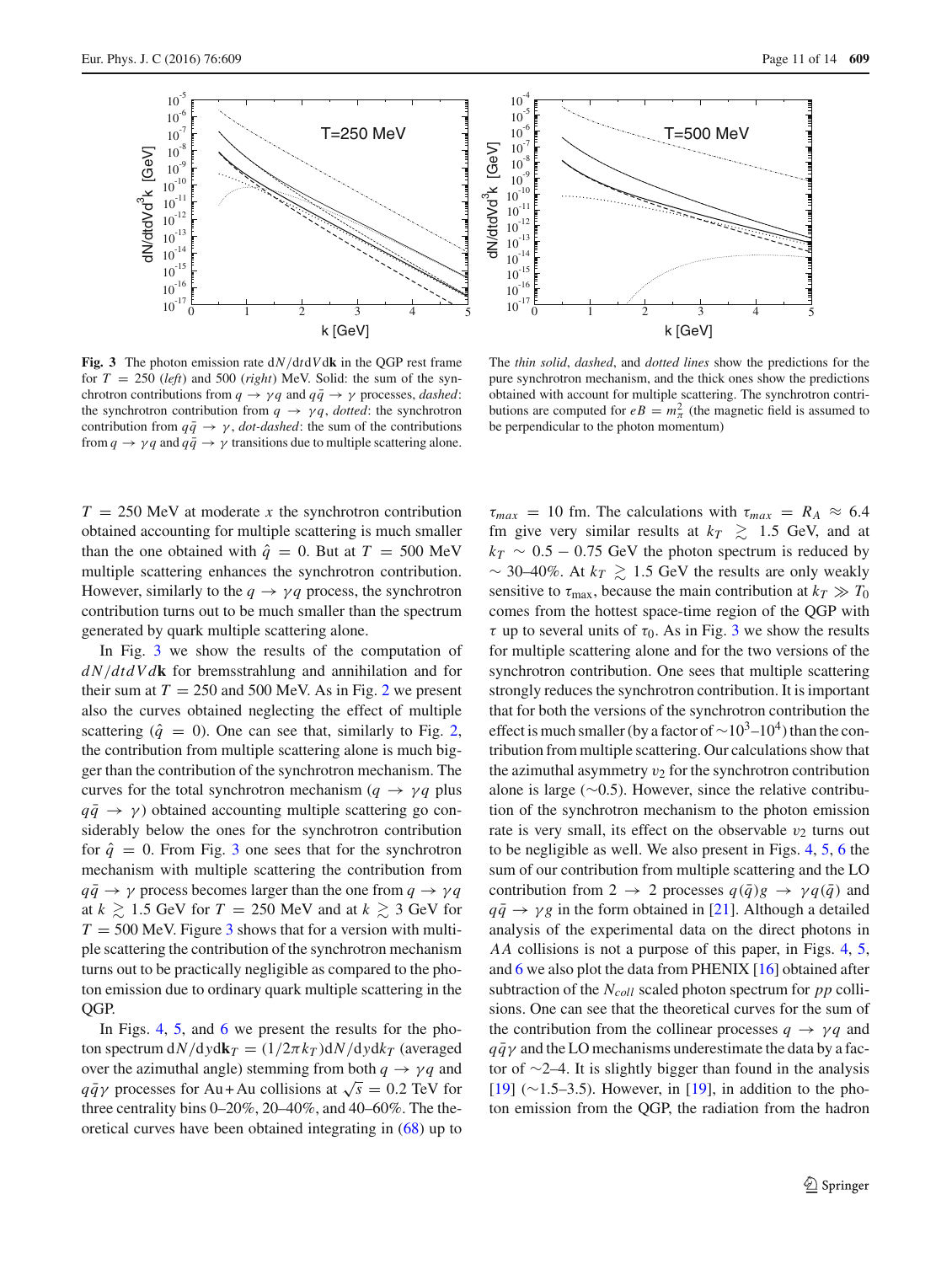

<span id="page-11-0"></span>**Fig. 4** The photon spectrum  $\left(\frac{1}{2\pi k_T}\right)dN/dydk_T$  averaged over the azimuthal angle for Au + Au collisions at  $\sqrt{s}$  = 0.2 TeV in the 0– 20% centrality range. *Solid* the sum of the synchrotron contributions from  $q \rightarrow \gamma q$  and  $q\bar{q} \rightarrow \gamma$  processes calculated with account for multiple scattering, *dashed* the same as solid but without the effect of multiple scattering, *dotted* the contribution from  $q \rightarrow \gamma q$  and  $q\bar{q} \rightarrow \gamma$ processes due to quark multiple scattering alone, *dot-dashed* the sum of the contributions from  $q \to \gamma q$  and  $q\bar{q} \to \gamma$  processes due to quark multiple scattering and the contribution of the LO  $2 \rightarrow 2$  processes in the form obtained in  $[21]$  $[21]$ . The data are from Ref.  $[16]$ 



<span id="page-11-1"></span>**Fig. 5** Same as in Fig. [4](#page-11-0) for 20–40% centrality bin

gas has been included, which is neglected in our calculations.

Thus, our calculations show that even for clearly too optimistic value of the magnetic field the effect of the synchrotron mechanism is very small. For more realistic field  $eB \sim 0.1 m_{\pi}^2$  the synchrotron contribution is smaller by a factor of  $\sim 10^2$ . It leads to the conclusion that for RHIC and LHC conditions the synchrotron mechanism cannot be important neither for the azimuthally averaged photon spectrum nor for the azimuthal asymmetry  $v_2$  $v_2$ .<sup>2</sup>



<span id="page-11-2"></span>**Fig. 6** Same as in Fig. [4](#page-11-0) for 40–60% centrality bin

Our results are in strong disagreement with the recent analysis [\[25](#page-12-18)], where a rather large effect of the magnetic field was found. At  $k_T \sim 1-3$  GeV our synchrotron contribution obtained without the effect of multiple scattering shown in Figs. [4,](#page-11-0) [5,](#page-11-1) [6](#page-11-2) by a factor of  $\sim 10^2$ – $10^3$  smaller than that from [\[25](#page-12-18)]. In [25] the  $k_T$  photon spectrum was calculated for the  $QGP$  at rest and  $T =$  const. As noted in the Introduction and in Sect. 3, this approximation should overestimate the photon emission rate (at least by a factor of ∼10). However, the major source of the difference between our results and that of [\[25](#page-12-18)] is probably the different choice of the quark masses. We use for the quark mass the quark quasiparticle mass, while in [\[25](#page-12-18)] the current quark masses have been used. The theoretical basis for the use of the quasiparticle quark mass is the same as in the AMY scheme  $[21]$  $[21]$ , where quarks acquire a dynamical thermal mass  $∼ gT$  after the HTL resummation. As was demonstrated in Sect. [2](#page-2-0) the adding of the external magnetic field does not change the physical picture of the collinear photon emission. We checked that for the photon momentum *k* ∼1–3 GeV and *T* ∼250–500 MeV the replacement of the thermal quark mass by the current one increases the pure synchrotron contribution by a factor of ∼10–200. Note that for the synchrotron contribution obtained accounting for multiple scattering, i.e. for nonzero  $\hat{q}$ , the replacement of the thermal quark mass by the current one gives a relatively small enhancement  $(\leq 1.5)$ . It is connected with the fact that the coherence length of the photon/gluon emission in the presence of multiple scattering remains finite even for mass-

<span id="page-11-3"></span> $\overline{2}$  Assuming that our collinear formulas are qualitatively valid at  $L_f/R_L \sim 1-3$  we have found that to obtain the photon  $v_2$  with a magnitude comparable to the measured  $v_2$  at  $k_T \sim 1-3$  GeV one should assume that  $eB \sim (30-70)m_{\pi}^2$ . However, such strong fields in the QGP

Footnote 2 Continued

stage are clearly unrealistic because they are by a factor of ∼10–20 bigger than even the magnetic field in the first instant after the *AA* collision (we consider Au + Au collisions at  $\sqrt{s} = 0.2$  TeV, and take  $t \leq R_A/\gamma$ and  $b \sim R_A$ ). Also, the electromagnetic energy density for such fields turns out to be too large (of the order of the thermal plasma energy at *T* ∼ 600 MeV) both for the RHIC and LHC conditions. These arguments show that the scenario with  $eB \gg m_{\pi}^2$ , which could formally give a reasonable agreement with experimental data on  $v_2$ , can be rejected.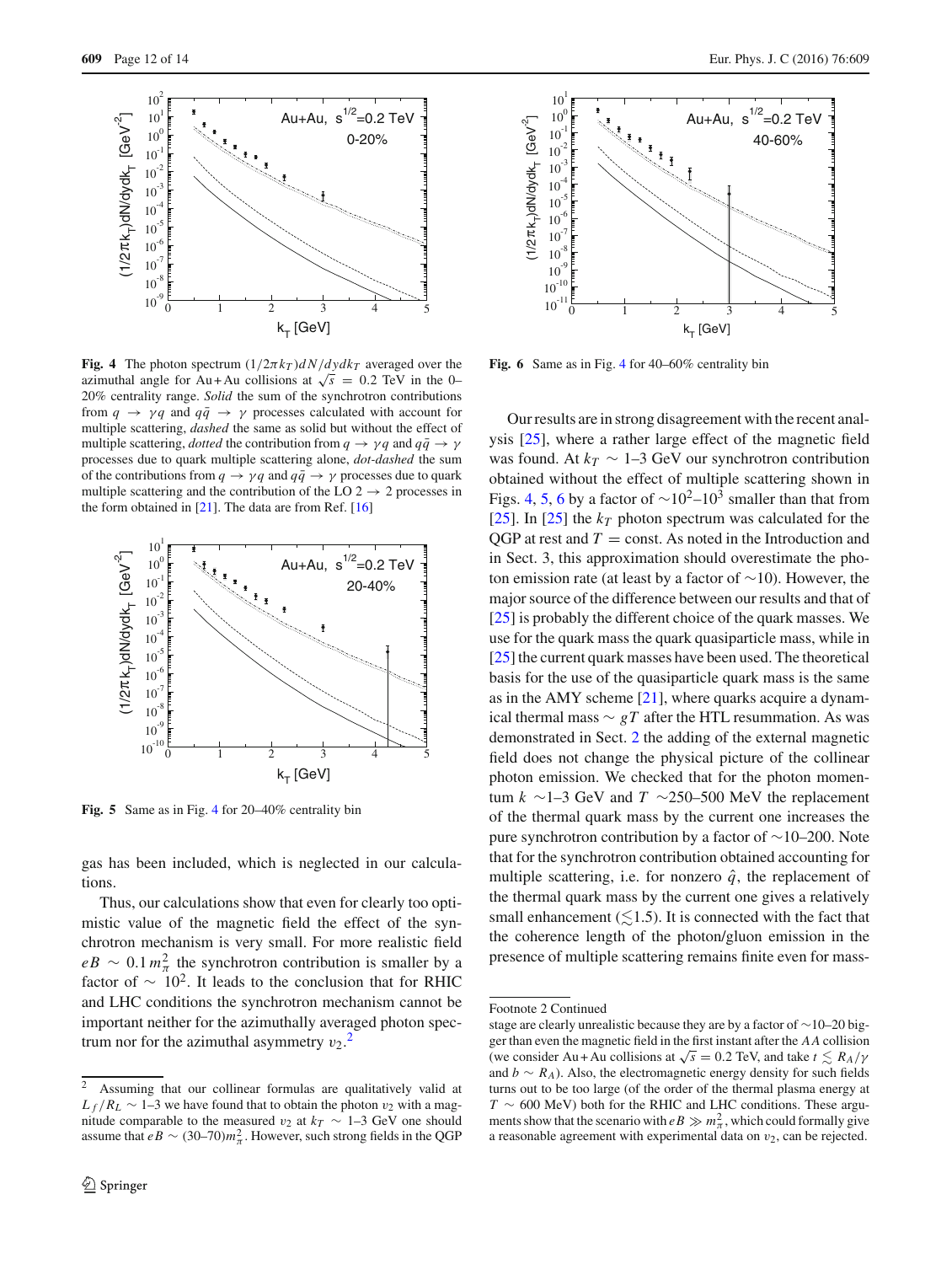less partons. $3$  Note that just for this reason the parton energy loss is well defined in the massless limit [\[38](#page-12-29)[–40](#page-12-30)]. It is worth noting that the fact that the synchrotron contribution in the presence of multiple scattering remains small even for massless quarks shows that it should be small also for the scenario of a strongly coupled QGP with a very small thermal quark mass [\[74\]](#page-13-24).

#### <span id="page-12-24"></span>**5 Summary**

We have developed a formalism for evaluation of the photon emission from the QGP with external electromagnetic field due to the collinear processes  $q \rightarrow \gamma q$  and  $q\bar{q} \rightarrow \gamma$ . Within this formalism we have studied the effect of the magnetic field on the photon emission rate from the QGP in *AA* collisions for a realistic model of the plasma fireball. We showed that multiple scattering reduces considerably the effect of the magnetic field. We found that even for an extremely optimistic assumption on the magnitude of the magnetic field  $(eB \sim m_{\pi}^2)$  the effect of magnetic field on the photon emission in *AA* collisions is very small. For more realistic fields  $(eB \sim 0.1 m_{\pi}^2)$  the effect is practically negligible. For this reason, we conclude that the synchrotron mechanism cannot lead to a considerable azimuthal asymmetry in the photon emission rate in *AA* collisions. Our calculations show that due to multiple scattering the synchrotron contribution is small even for massless quarks. For this reason for the scenario of a strongly coupled QGP with a very small thermal quark mass [\[74\]](#page-13-24) the effect of the magnetic field on the photon emission should remain small.

**Acknowledgements** I thank P. Aurenche for useful discussions in the initial stage of this work. I am grateful to K. Tuchin for informing me about the values of parameters used in the numerical calculations of [\[25](#page-12-18)]. This work has been supported by the RScF Grant 16-12-10151.

**Open Access** This article is distributed under the terms of the Creative Commons Attribution 4.0 International License [\(http://creativecomm](http://creativecommons.org/licenses/by/4.0/) [ons.org/licenses/by/4.0/\)](http://creativecommons.org/licenses/by/4.0/), which permits unrestricted use, distribution, and reproduction in any medium, provided you give appropriate credit to the original author(s) and the source, provide a link to the Creative Commons license, and indicate if changes were made. Funded by SCOAP3.

#### **References**

- <span id="page-12-0"></span>1. K.C. Zapp, F. Krauss, U.A. Wiedemann, JHEP **1303**, 080 (2013). [arXiv:1212.1599](http://arxiv.org/abs/1212.1599)
- <span id="page-12-37"></span>2. B.G. Zakharov, JETP Lett. **93**, 683 (2011). [arXiv:1105.2028](http://arxiv.org/abs/1105.2028)
- 3. B.G. Zakharov, JETP Lett. **96**, 616 (2013). [arXiv:1210.4148](http://arxiv.org/abs/1210.4148)
- 4. J. Phys, G **40**, 085003 (2013). [arXiv:1304.5742](http://arxiv.org/abs/1304.5742)
- <span id="page-12-38"></span>5. J. Phys, G **41**, 075008 (2014). [arXiv:1311.1159](http://arxiv.org/abs/1311.1159)
- 6. J. Xu, A. Buzzatti, M. Gyulassy, JHEP **1408**, 063 (2014). [arXiv:1402.2956](http://arxiv.org/abs/1402.2956)
- <span id="page-12-1"></span>7. K.M. Burke et al., JET Collaboration. Phys. Rev. C **90**, 014909 (2014). [arXiv:1312.5003](http://arxiv.org/abs/1312.5003)
- <span id="page-12-2"></span>8. P.F. Kolb, U.W. Heinz, [arXiv:nucl-th/0305084](http://arxiv.org/abs/nucl-th/0305084)
- <span id="page-12-3"></span>9. B.G. Zakharov, JETP Lett. **73**, 49 (2001). [arXiv:hep-ph/0012360](http://arxiv.org/abs/hep-ph/0012360)
- <span id="page-12-4"></span>10. S. Caron-Huot, C. Gale, Phys. Rev. C **82**, 064902 (2010). [arXiv:1006.2379](http://arxiv.org/abs/1006.2379)
- <span id="page-12-5"></span>11. U. Heinz, R. Snellings, Ann. Rev. Nucl. Part. Sci. **63**, 123 (2013). [arXiv:1301.2826](http://arxiv.org/abs/1301.2826)
- <span id="page-12-6"></span>12. H. Song, S.A. Bass, U. Heinz, T. Hirano, Phys. Rev. C 83, 054910 (2011), Erratum. Phys. Rev. C**86**, 059903 (2012). [arXiv:1101.4638](http://arxiv.org/abs/1101.4638)
- <span id="page-12-7"></span>13. E.V. Shuryak, Phys. Lett. B **78**, 150 (1978)
- <span id="page-12-8"></span>14. A. Adare et al., PHENIX Collaboration, Phys. Rev. Lett. **104**, 132301 (2010). [arXiv:0804.4168](http://arxiv.org/abs/0804.4168)
- 15. A. Adare et al., PHENIX Collaboration, Phys. Rev. Lett. **109**, 122302 (2012). [arXiv:1105.4126](http://arxiv.org/abs/1105.4126)
- <span id="page-12-9"></span>16. A. Adare et al., PHENIX Collaboration, Phys. Rev. C **91**, 064904 (2015). [arXiv:1405.3940](http://arxiv.org/abs/1405.3940)
- <span id="page-12-10"></span>17. J. Adam et al. [ALICE Collaboration], Phys. Lett. B**754**, 235 (2016) [arXiv:1509.07324](http://arxiv.org/abs/1509.07324)
- <span id="page-12-11"></span>18. C. Shen, [arXiv:1601.02563](http://arxiv.org/abs/1601.02563)
- <span id="page-12-12"></span>19. J.-F. Paquet et al., Phys. Rev. C **93**, 044906 (2016). [arXiv:1509.06738](http://arxiv.org/abs/1509.06738)
- <span id="page-12-13"></span>20. K. Dusling, Nucl. Phys. A **839**, 70 (2010). [arXiv:0903.1764](http://arxiv.org/abs/0903.1764)
- <span id="page-12-14"></span>21. P.B. Arnold, G.D. Moore, L.G. Yaffe, JHEP **0112**, 009 (2001). [arXiv:hep-ph/0111107](http://arxiv.org/abs/hep-ph/0111107)
- <span id="page-12-15"></span>22. G. Basar, D. Kharzeev, V. Skokov, Phys. Rev. Lett. **109**, 202303 (2012). [arXiv:1206.1334](http://arxiv.org/abs/1206.1334)
- <span id="page-12-16"></span>23. B.G. Zakharov, Phys. Lett. B **737**, 262 (2014). [arXiv:1404.5047](http://arxiv.org/abs/1404.5047)
- <span id="page-12-17"></span>24. V.V. Goloviznin, A.M. Snigirev, G.M. Zinovjev, JETP Lett. **98**, 61 (2013). [arXiv:1209.2380](http://arxiv.org/abs/1209.2380)
- <span id="page-12-18"></span>25. K. Tuchin, Phys. Rev. C **91**, 014902 (2015). [arXiv:1406.5097](http://arxiv.org/abs/1406.5097)
- <span id="page-12-19"></span>26. R. Baier, H. Nakkagawa, A. Niegawa, K. Redlich, Z. Phys. C **53**, 433 (1992)
- <span id="page-12-20"></span>27. B.G. Zakharov, JETP Lett. **63**, 952 (1996)
- 28. B.G. Zakharov, JETP Lett. **65**, 615 (1997)
- 29. B.G. Zakharov, JETP Lett. **70**, 176 (1999)
- <span id="page-12-21"></span>30. B.G. Zakharov, Phys. Atom. Nucl. **61**, 838 (1998)
- <span id="page-12-22"></span>31. P. Aurenche, B.G. Zakharov, JETP Lett. **85**, 149 (2007). [arXiv:hep-ph/0612343](http://arxiv.org/abs/hep-ph/0612343)
- <span id="page-12-23"></span>32. P. Aurenche, F. Gelis, H. Zaraket, Phys. Rev. D **61**, 116001 (2000). [arXiv:hep-ph/9911367](http://arxiv.org/abs/hep-ph/9911367)
- <span id="page-12-25"></span>33. B.G. Zakharov, JETP Lett. in press [arXiv:1607.04314](http://arxiv.org/abs/1607.04314)
- <span id="page-12-26"></span>34. B.G. Zakharov, JETP Lett. **88**, 475 (2008). [arXiv:0809.0599](http://arxiv.org/abs/0809.0599)
- <span id="page-12-27"></span>35. L.D. Landau, I.Y. Pomeranchuk, Dokl. Akad. Nauk SSSR**92**, 535, 735 (1953)
- <span id="page-12-28"></span>36. A.B. Migdal, Phys. Rev. **103**, 1811 (1956)
- <span id="page-12-31"></span>37. S. Borsanyi et al., JHEP **1011**, 077 (2010). [arXiv:1007.2580](http://arxiv.org/abs/1007.2580)
- <span id="page-12-29"></span>38. R. Baier, Y.L. Dokshitzer, A.H. Mueller, S. Peigné, D. Schiff, Nucl. Phys. B **483**, 291 (1997)
- 39. R. Baier, Y.L. Dokshitzer, A.H. Mueller, S. Peigné, D. Schiff, Nucl. B **484**, 265 (1997)
- <span id="page-12-30"></span>40. R. Baier, Y.L. Dokshitzer, A.H. Mueller, D. Schiff, Nucl. Phys. B **531**, 403 (1998)
- <span id="page-12-32"></span>41. P. Aurenche, F. Gelis, H. Zaraket, JHEP **0205**, 043 (2002)
- <span id="page-12-33"></span>42. M. Gyulassy, X.N. Wang, Nucl. Phys. B **420**, 583 (1994)
- <span id="page-12-34"></span>43. N.N. Nikolaev, B.G. Zakharov, Z. Phys. C **49**, 607 (1991)
- <span id="page-12-35"></span>44. N.N. Nikolaev, B.G. Zakharov, Z. Phys. C **53**, 331 (1992)
- <span id="page-12-36"></span>45. R. Baier, Y.L. Dokshitzer, A.H. Mueller, D. Schiff, JHEP **0109**, 033 (2001). [arXiv:hep-ph/0106347](http://arxiv.org/abs/hep-ph/0106347)
- 46. R. Baier, D. Schiff, JHEP **0609**, 059 (2006). [arXiv:hep-ph/0605183](http://arxiv.org/abs/hep-ph/0605183)
- 47. C.A. Salgado, U.A. Wiedemann, Phys. Rev. Lett. **93**, 042301 (2004). [arXiv:hep-ph/0310079](http://arxiv.org/abs/hep-ph/0310079)
- 48. N. Armesto, A. Dainese, C.A. Salgado, U.A. Wiedemann, Phys. Rev. D **71**, 054027 (2005). [arXiv:hep-ph/0501225](http://arxiv.org/abs/hep-ph/0501225)

<span id="page-12-39"></span><sup>&</sup>lt;sup>3</sup> In terms of Eq. [\(5\)](#page-2-4) it means that the quantity  $S_{\text{LPM}}/m_q^2$  is finite in the limit  $m_q \to 0$ .